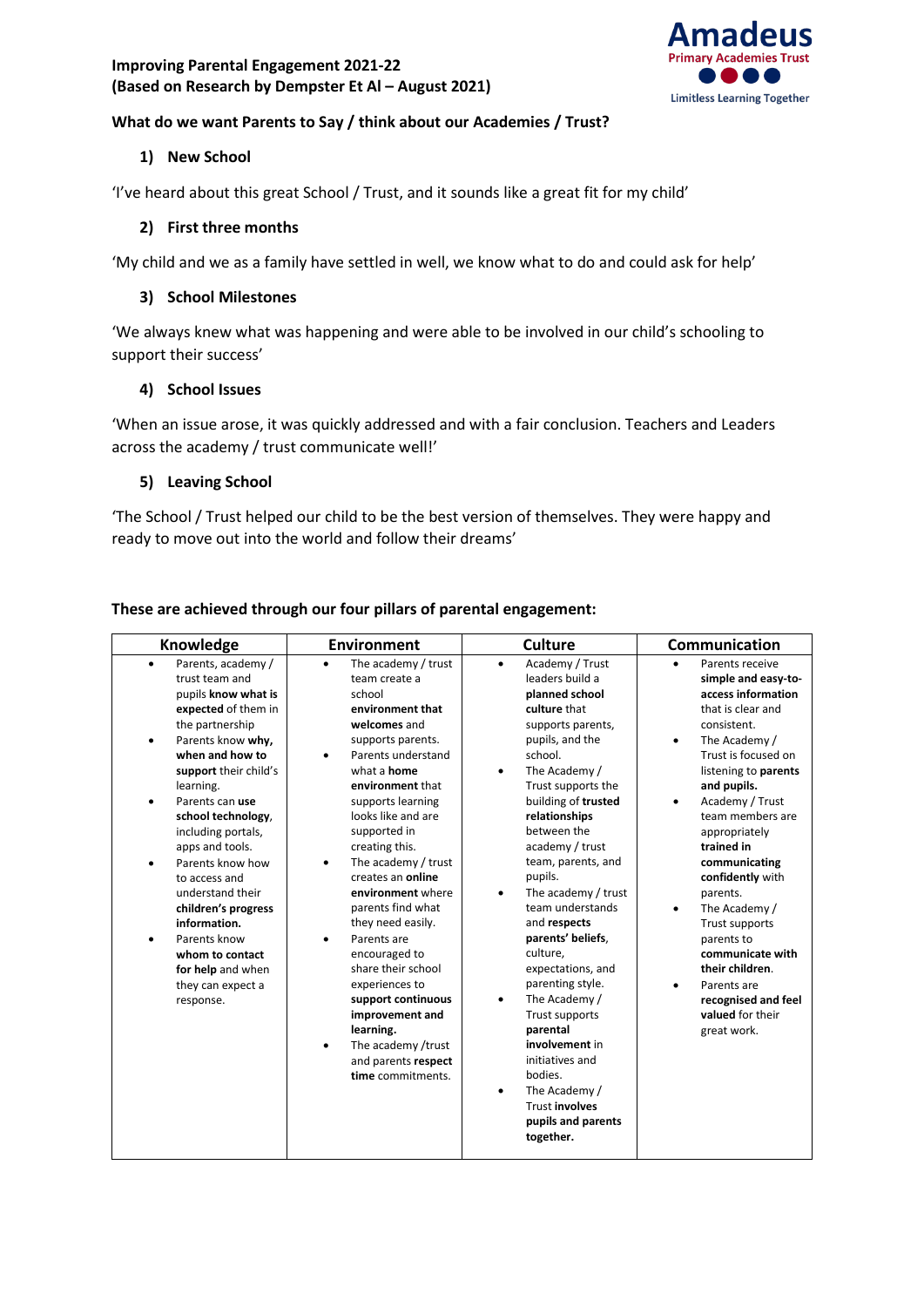

# **Academy Level Self Evaluation of Parental Engagement**

| Academy     |  |
|-------------|--|
| <b>Date</b> |  |

### **Step 1: Use your Academy data**

| What is the Attendance Rate at Parents Evening (%):                     |  |
|-------------------------------------------------------------------------|--|
|                                                                         |  |
|                                                                         |  |
| What Percentage of parents attend additional events (Open Days / Meet   |  |
| the teacher etc):                                                       |  |
|                                                                         |  |
| What is the level of Response if you ask for Parent volunteers (Number) |  |
|                                                                         |  |
|                                                                         |  |
| <b>Additional Detail:</b>                                               |  |
|                                                                         |  |
|                                                                         |  |
|                                                                         |  |
| What response rate (Estimated %) do you have to important messages      |  |
| e.g., consent forms:                                                    |  |
|                                                                         |  |
| <b>Additional Detail:</b>                                               |  |
|                                                                         |  |
|                                                                         |  |
|                                                                         |  |
| What Impact does this have on / are these concerns?                     |  |
| <b>Pupil Results:</b>                                                   |  |
|                                                                         |  |
|                                                                         |  |
| Pupil Behaviour:                                                        |  |
|                                                                         |  |
|                                                                         |  |
|                                                                         |  |
| Level of Pupil absences:                                                |  |
|                                                                         |  |
|                                                                         |  |
|                                                                         |  |
| Attendance on optional school trips:                                    |  |
|                                                                         |  |
|                                                                         |  |
|                                                                         |  |
| Teacher retention / turnover:                                           |  |
|                                                                         |  |
|                                                                         |  |
|                                                                         |  |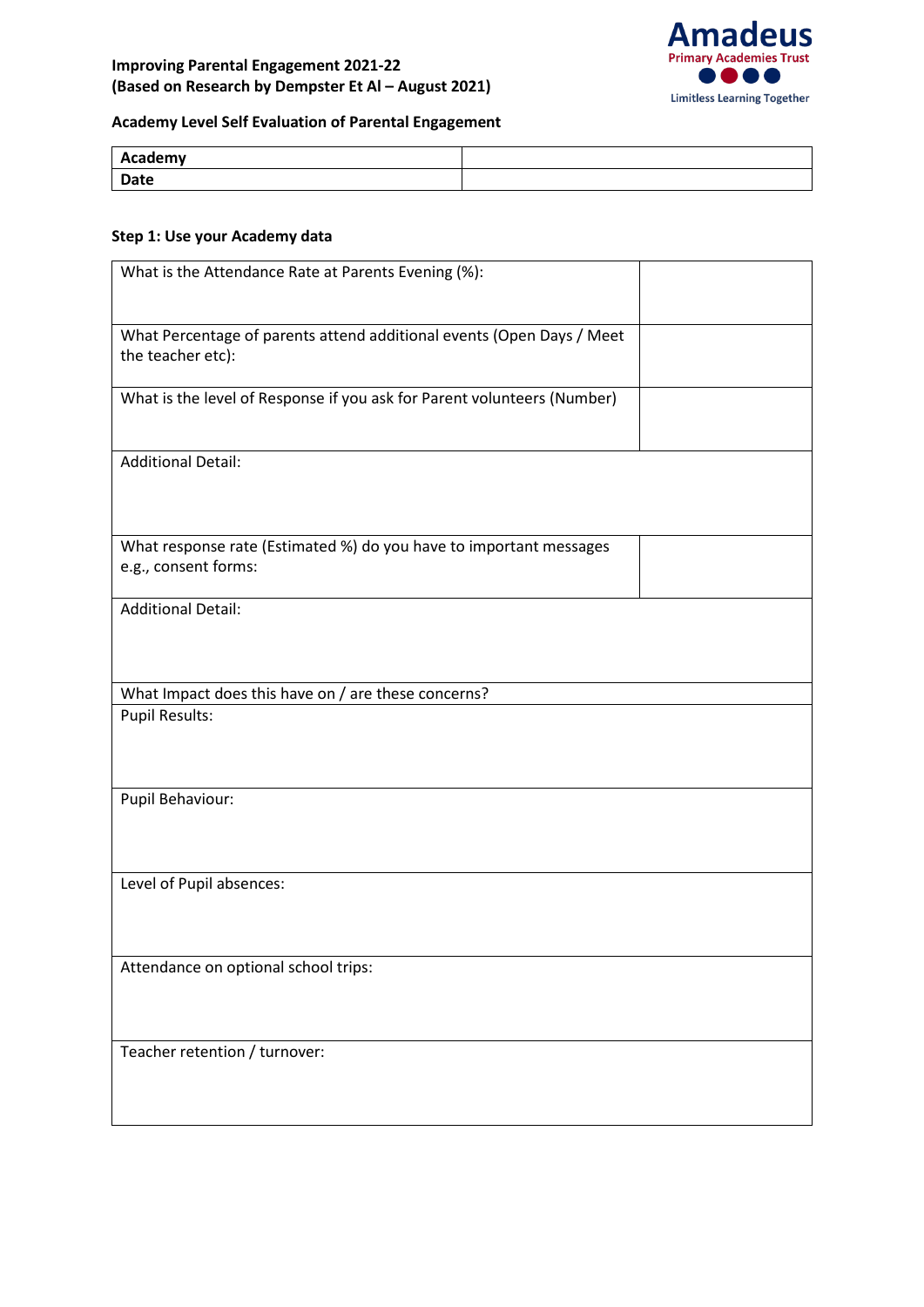

# **Step 2: Are the Fundamentals in place?**

| Do you have a single person who is responsible for building parental relationship? (If not, who will<br>this be?)                                     |
|-------------------------------------------------------------------------------------------------------------------------------------------------------|
|                                                                                                                                                       |
|                                                                                                                                                       |
|                                                                                                                                                       |
| Do you have a clear focus on what you want to achieve in terms of parental engagement? (If not                                                        |
| agree this as an SLT referring to P1)                                                                                                                 |
|                                                                                                                                                       |
|                                                                                                                                                       |
|                                                                                                                                                       |
|                                                                                                                                                       |
|                                                                                                                                                       |
|                                                                                                                                                       |
| Do you have a clear and consistently delivered plan to help you achieve your parental<br>engagement goals? (If not agree this an SLT referring to P1) |
|                                                                                                                                                       |
|                                                                                                                                                       |
|                                                                                                                                                       |
|                                                                                                                                                       |
|                                                                                                                                                       |
|                                                                                                                                                       |
| Do your school team have a consistent view of what you want to achieve in relation to parental                                                        |
| engagement? (If not agree this an SLT referring to P1)                                                                                                |
|                                                                                                                                                       |
|                                                                                                                                                       |
|                                                                                                                                                       |
|                                                                                                                                                       |
|                                                                                                                                                       |
|                                                                                                                                                       |
| What works well in terms of parental engagement? What has worked less well?                                                                           |
|                                                                                                                                                       |
|                                                                                                                                                       |
|                                                                                                                                                       |
|                                                                                                                                                       |
|                                                                                                                                                       |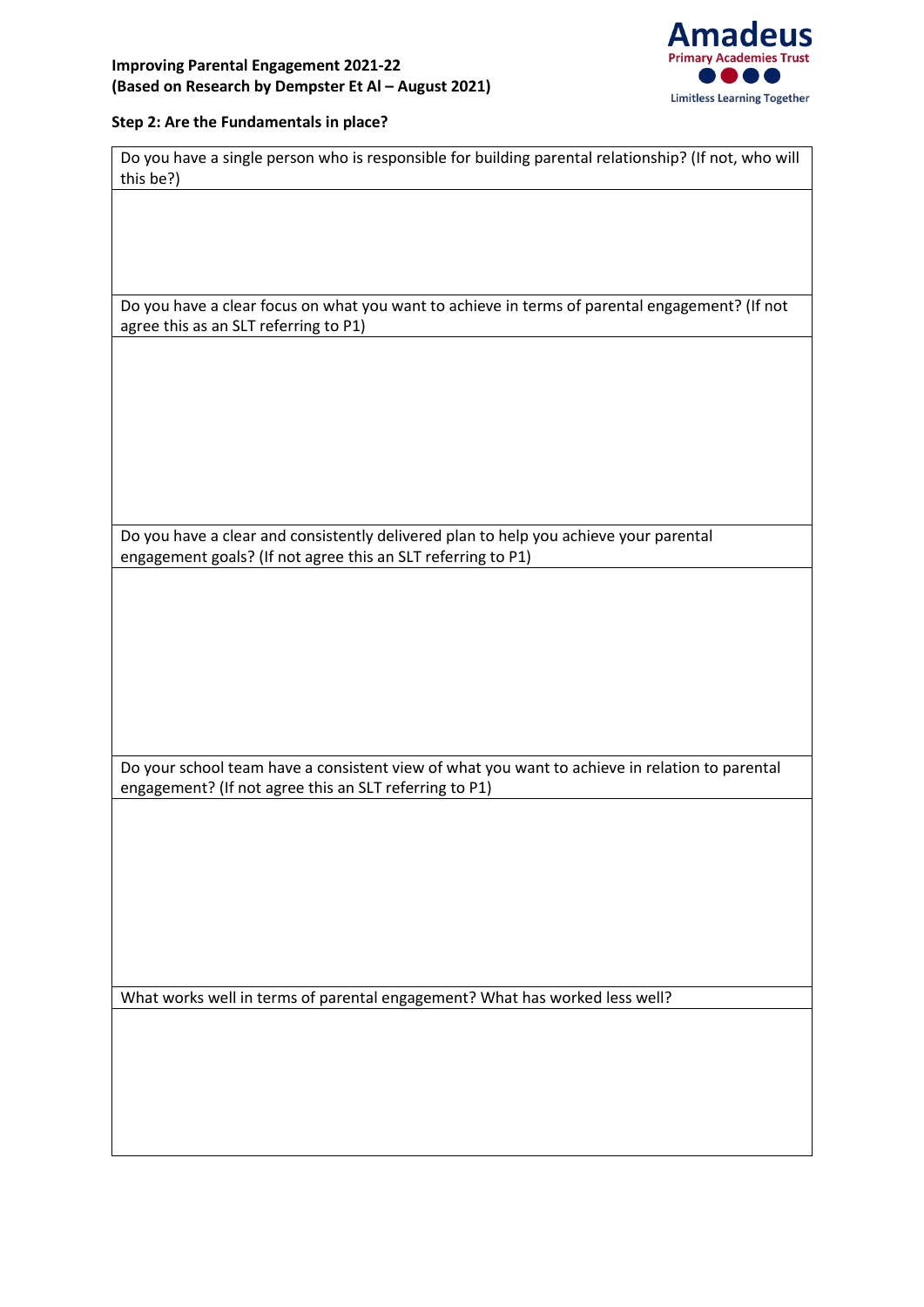

### **Step 3: Listen to your School Community - Parents**

## **Send the following questions out to parents to assess where you currently are against our 4 pillars.**

| Knowledge          |                                                                                                                        |
|--------------------|------------------------------------------------------------------------------------------------------------------------|
| 1.                 | Do you know what is expected of you to support your child's learning?                                                  |
| 2.                 | Do you believe that you can have a positive impact on your child's learning?                                           |
| 3.                 | Do you know how to access the technology the school uses to communicate?                                               |
| 4.                 | Do you know how your child is doing at school?                                                                         |
| 5.                 | Do you know who to contact at school if you have any questions?                                                        |
| <b>Environment</b> |                                                                                                                        |
|                    | 1. Are you happy to come into school to meet with teachers to support your child's learning?                           |
| 2.                 | Are you clear on what a home environment to support learning looks like and how to<br>create it?                       |
|                    | 3. Can you easily find out information about your child or the school, using the technology<br>provided by the school? |
|                    | 4. Are you encouraged to share your school experiences to support continuous<br>improvement and learning?              |
| 5.                 | Does the school community respect your commitments when asking you to support your<br>child's learning?                |
| <b>Culture</b>     |                                                                                                                        |
| 1.                 | Does the school's culture, values and behaviours support your engagement?                                              |
| 2.                 | Do you have a relationship built on trust with the school?                                                             |
| 3.                 | Does the school understand you as an individual enough to be able to provide you with<br>support for your needs?       |
| 4.                 | Are you committed to support school-based initiatives and groups?                                                      |
| 5.                 | Are pupils and parents involved with the school in a holistic approach?                                                |
|                    | <b>Communication</b>                                                                                                   |
|                    |                                                                                                                        |
| 1.                 | Does the school provide simple information to parents that is easy to access?                                          |
| 2.                 | Does the school team listen and respond to your feedback?                                                              |
| 3.                 | Do you believe that the school team are trained to communicate effectively to you?                                     |
| 4.                 | Are you recognised and valued for your efforts in supporting your child's learning?                                    |

## **Then get your wider team to talk through the results to assess areas for development.**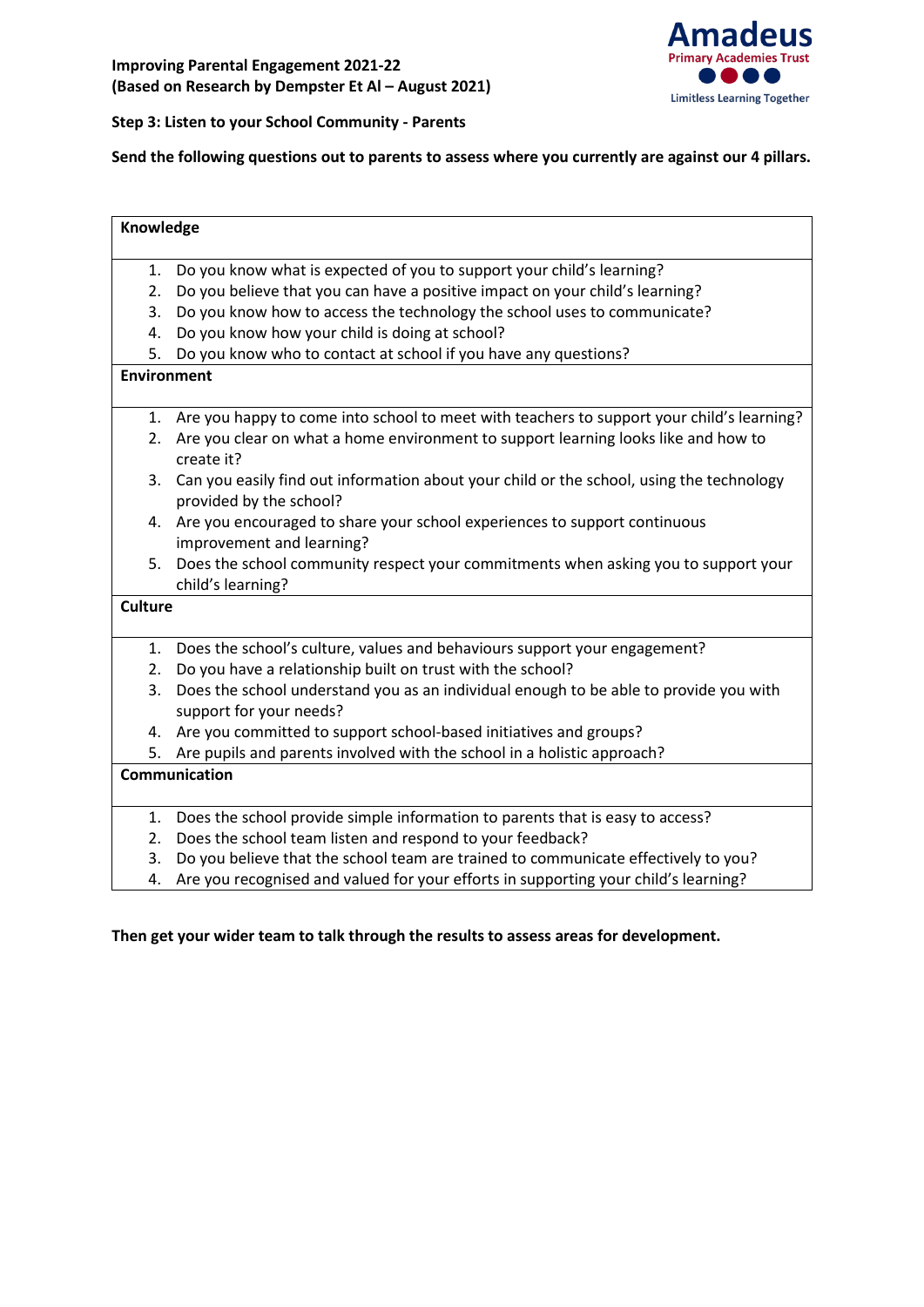

**Step 4: Listen to your School Community - Pupils**

**Send the following questions out to pupils to assess where you currently are against our 4 pillars.**

| Knowledge          |                                                                                     |
|--------------------|-------------------------------------------------------------------------------------|
|                    |                                                                                     |
| 1.                 | Do your parents know how to help with your learning at home?                        |
| 2.                 | Do you believe your parents have an impact on your learning?                        |
| 3.                 | Do your parents know how to access the technology we use to communicate?            |
| 4.                 | Do your parents know how you are doing at school?                                   |
| 5.                 | Do your parents know who to contact at school if they have a question?              |
| <b>Environment</b> |                                                                                     |
|                    |                                                                                     |
| 1.                 | Are your parents happy to come to school to meet your teacher?                      |
| 2.                 | Are you able to do homework at home?                                                |
| 3.                 | Do your parents use the school website / apps?                                      |
| 4.                 | Do your parents have a positive view of the school?                                 |
| 5.                 | Do your parents have time to support your learning?                                 |
| <b>Culture</b>     |                                                                                     |
|                    |                                                                                     |
| 1.                 | Do you believe the school involves your parents?                                    |
| 2.                 | Do you think your parents trust the school?                                         |
| 3.                 | DO you think the school supports your parents / family?                             |
| 4.                 | Do your parents feel able to be part of school events?                              |
| 5.                 | Des the school involve you and your parents together regularly?                     |
|                    | <b>Communication</b>                                                                |
|                    |                                                                                     |
| 1.                 | Do your parents find school communications easy to access / understand?             |
| 2.                 | Does the school encourage your parents to give their opinions / feedback?           |
| 3.                 | Does the school communicate with you and your parents clearly?                      |
| 4.                 | Do your parents talk to you about school?                                           |
| 5.                 | Do you think your parents feel the school values the role they play in helping you? |
|                    |                                                                                     |

## **Then get your wider team to talk through the results to assess areas for development.**

#### **Step 5: Learn from Others**

Create a self-evaluation against each area of the 4 pillars. Share together what you have learned from your investigation as an SLT and the meet with other academies in the trust to share successes and areas for development.

#### **Step 6: Plan and Communicate**

Using ideas raised based on the evidence gleaned (ensuring this is accurate information) agree a Parental Engagement Plan and related timeframe, communicating this to ALL stakeholders. This should be developed with a steering committee made up of staff, parents and governors. Define what this will look like.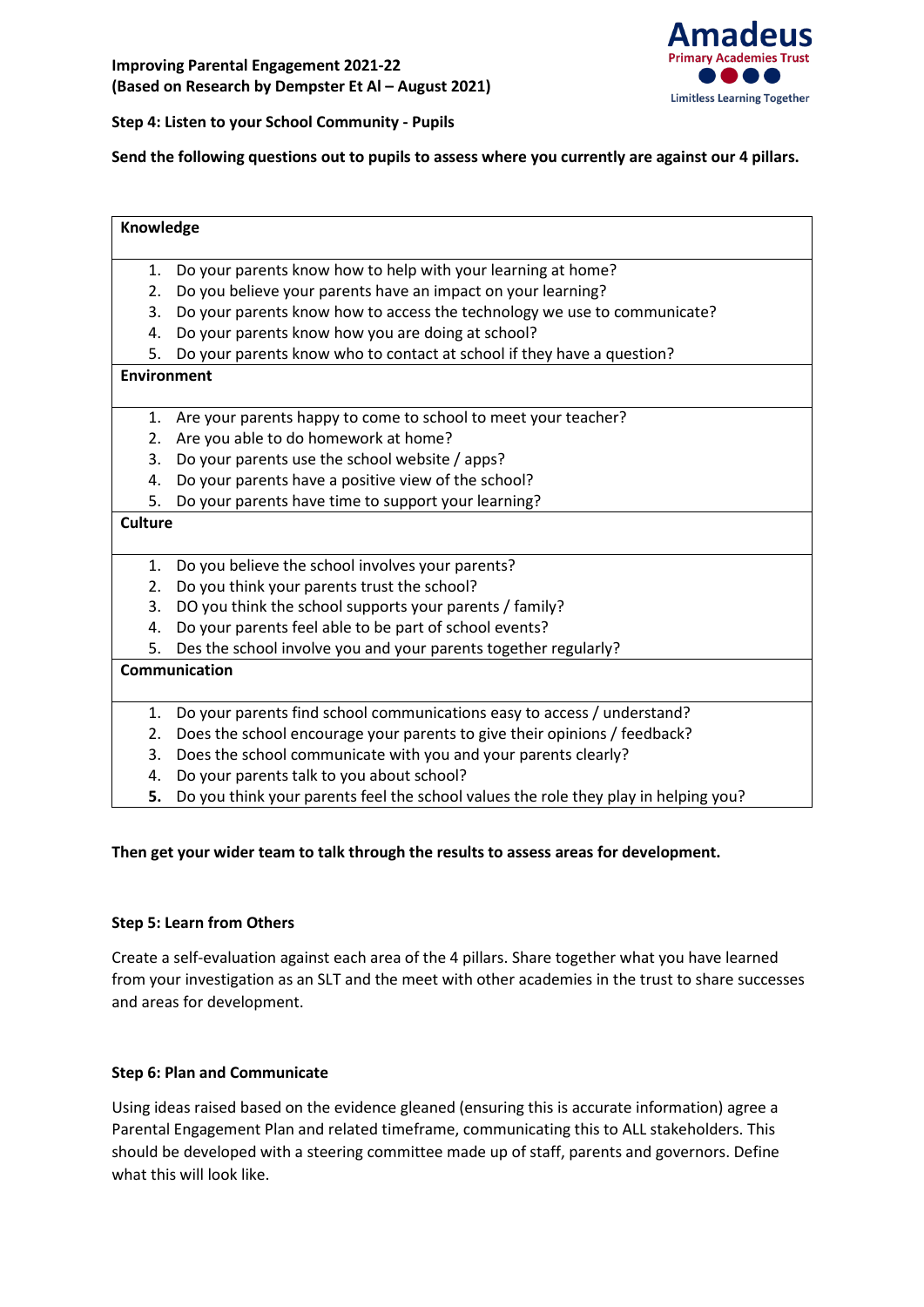$\mathsf{l}$ 



# **Step 7: Use the 4 Pillars to define how you currently and in future will achieve each strand**

| Academy |  |
|---------|--|
| Date    |  |

| Knowledge                                                                                                 |
|-----------------------------------------------------------------------------------------------------------|
|                                                                                                           |
| Parents, academy / trust team and pupils know what is expected of them in the<br>$\bullet$<br>partnership |
| Currently:                                                                                                |
| In the future:                                                                                            |
| Parents know why, when and how to support their child's learning.<br>$\bullet$                            |
| Currently:                                                                                                |
| In the future:                                                                                            |
| Parents can use school technology, including portals, apps and tools.                                     |
| Currently:                                                                                                |
|                                                                                                           |
| In the future:                                                                                            |
| Parents know how to access and understand their children's progress information.                          |
| Currently:                                                                                                |
| In the future:                                                                                            |
|                                                                                                           |
| Parents know whom to contact for help and when they can expect a response.<br>Currently:                  |
|                                                                                                           |
| In the future:                                                                                            |
|                                                                                                           |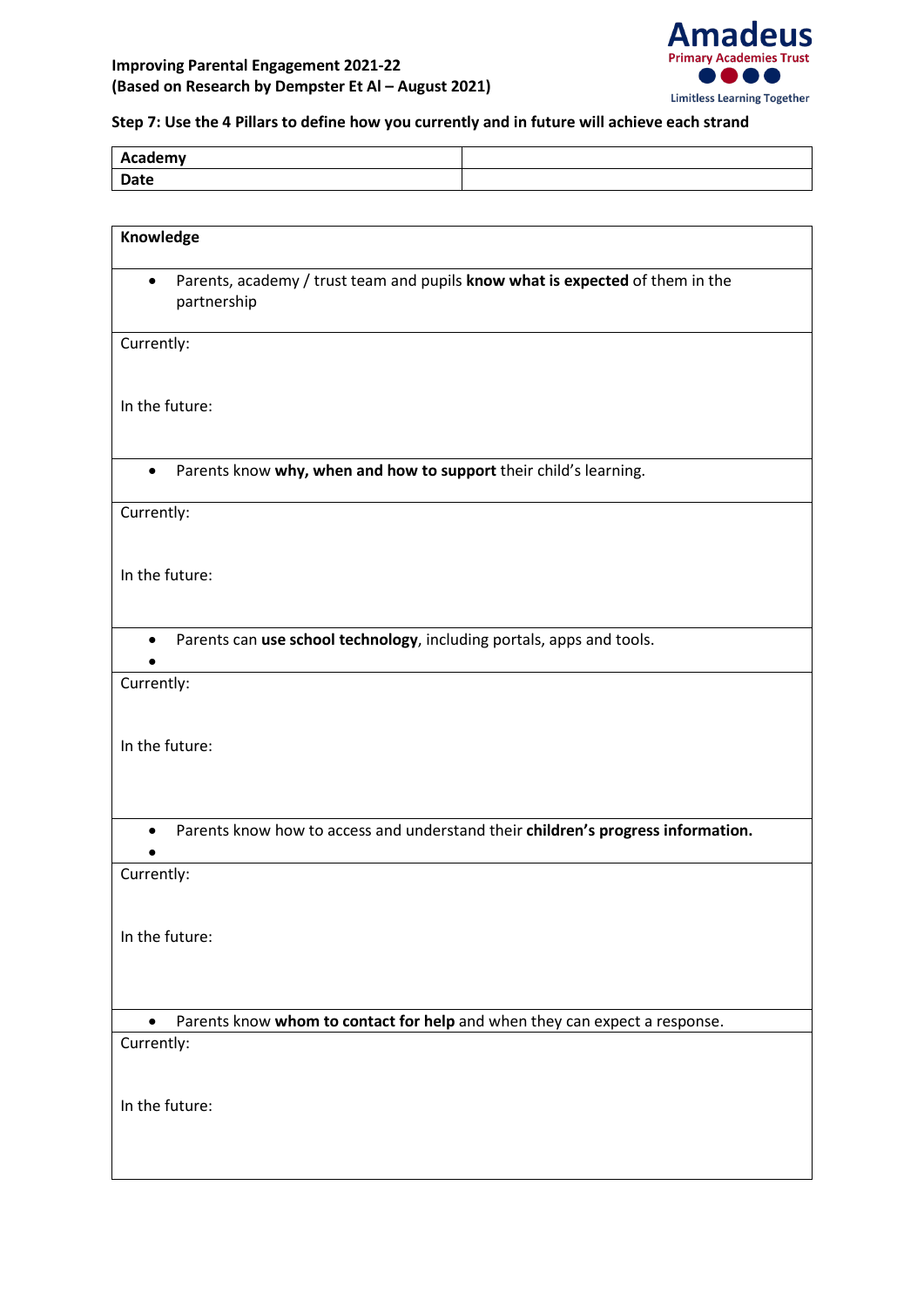

| Academy   |  |
|-----------|--|
| -<br>Date |  |

| <b>Environment</b>                                                                                          |
|-------------------------------------------------------------------------------------------------------------|
| The academy / trust team create a school environment that welcomes and supports<br>$\bullet$<br>parents.    |
| Currently:                                                                                                  |
|                                                                                                             |
| In the future:                                                                                              |
|                                                                                                             |
| Parents understand what a home environment that supports learning looks like and are<br>$\bullet$           |
| supported in creating this.<br>Currently:                                                                   |
|                                                                                                             |
| In the future:                                                                                              |
|                                                                                                             |
|                                                                                                             |
| The academy / trust creates an online environment where parents find what they need<br>$\bullet$<br>easily. |
| Currently:                                                                                                  |
|                                                                                                             |
| In the future:                                                                                              |
|                                                                                                             |
|                                                                                                             |
| Parents are encouraged to share their school experiences to support continuous<br>$\bullet$                 |
| improvement and learning.<br>Currently:                                                                     |
|                                                                                                             |
|                                                                                                             |
| In the future:                                                                                              |
|                                                                                                             |
|                                                                                                             |
| The academy /trust and parents respect time commitments                                                     |
| Currently:                                                                                                  |
|                                                                                                             |
| In the future:                                                                                              |
|                                                                                                             |
|                                                                                                             |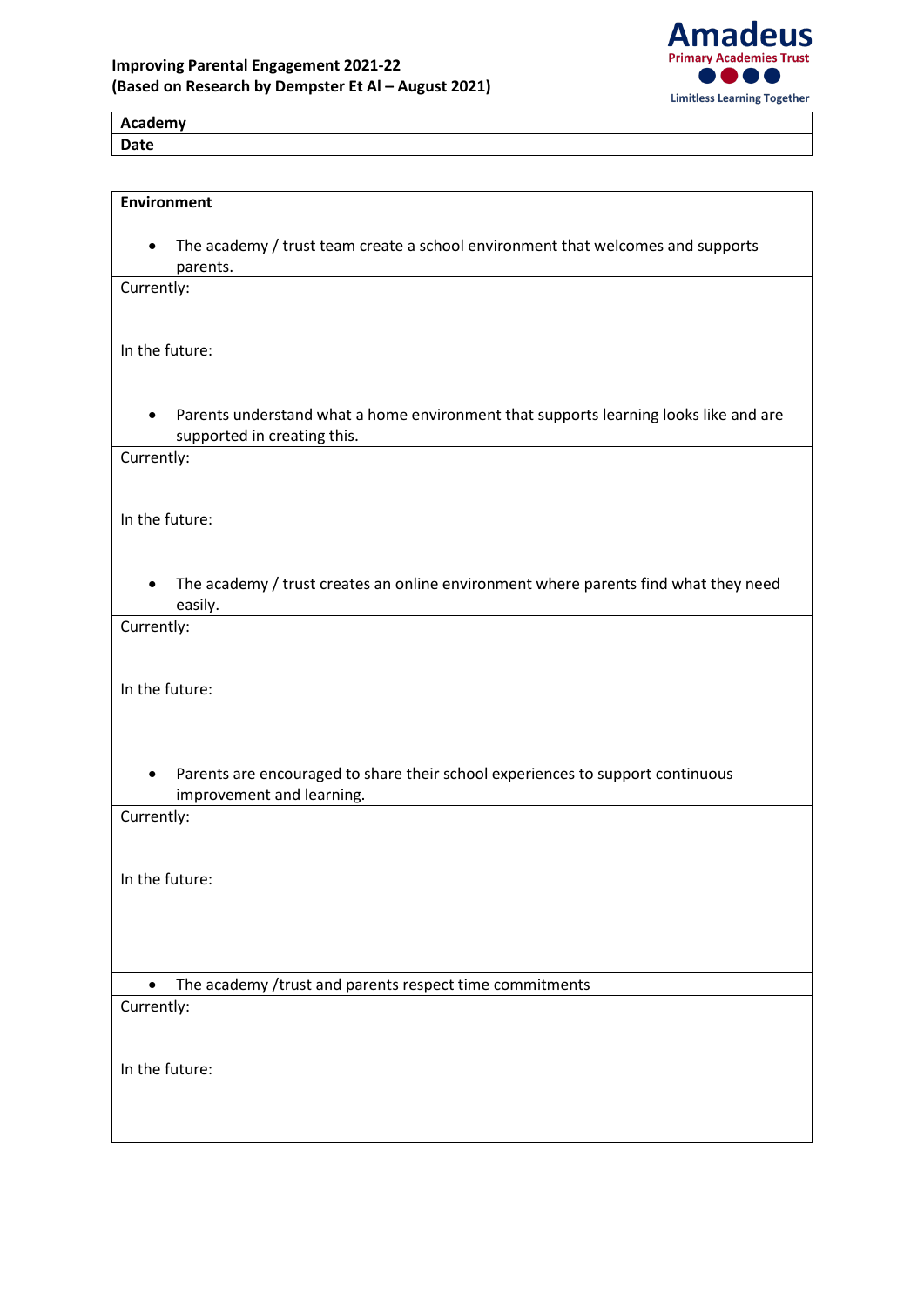

| Academy     |  |
|-------------|--|
| <b>Date</b> |  |

| <b>Culture</b>                                                                                                                            |
|-------------------------------------------------------------------------------------------------------------------------------------------|
| The Academy / Trust supports the building of trusted relationships between the academy<br>$\bullet$<br>/ trust team, parents, and pupils. |
| Currently:                                                                                                                                |
|                                                                                                                                           |
| In the future:                                                                                                                            |
| The academy / trust team understands and respects parents' beliefs, culture,<br>$\bullet$<br>expectations, and parenting style.           |
| Currently:                                                                                                                                |
|                                                                                                                                           |
| In the future:                                                                                                                            |
|                                                                                                                                           |
| The Academy / Trust supports parental involvement in initiatives and bodies.<br>$\bullet$                                                 |
| Currently:                                                                                                                                |
| In the future:                                                                                                                            |
| The Academy / Trust involves pupils and parents together.<br>$\bullet$                                                                    |
| Currently:                                                                                                                                |
| In the future:                                                                                                                            |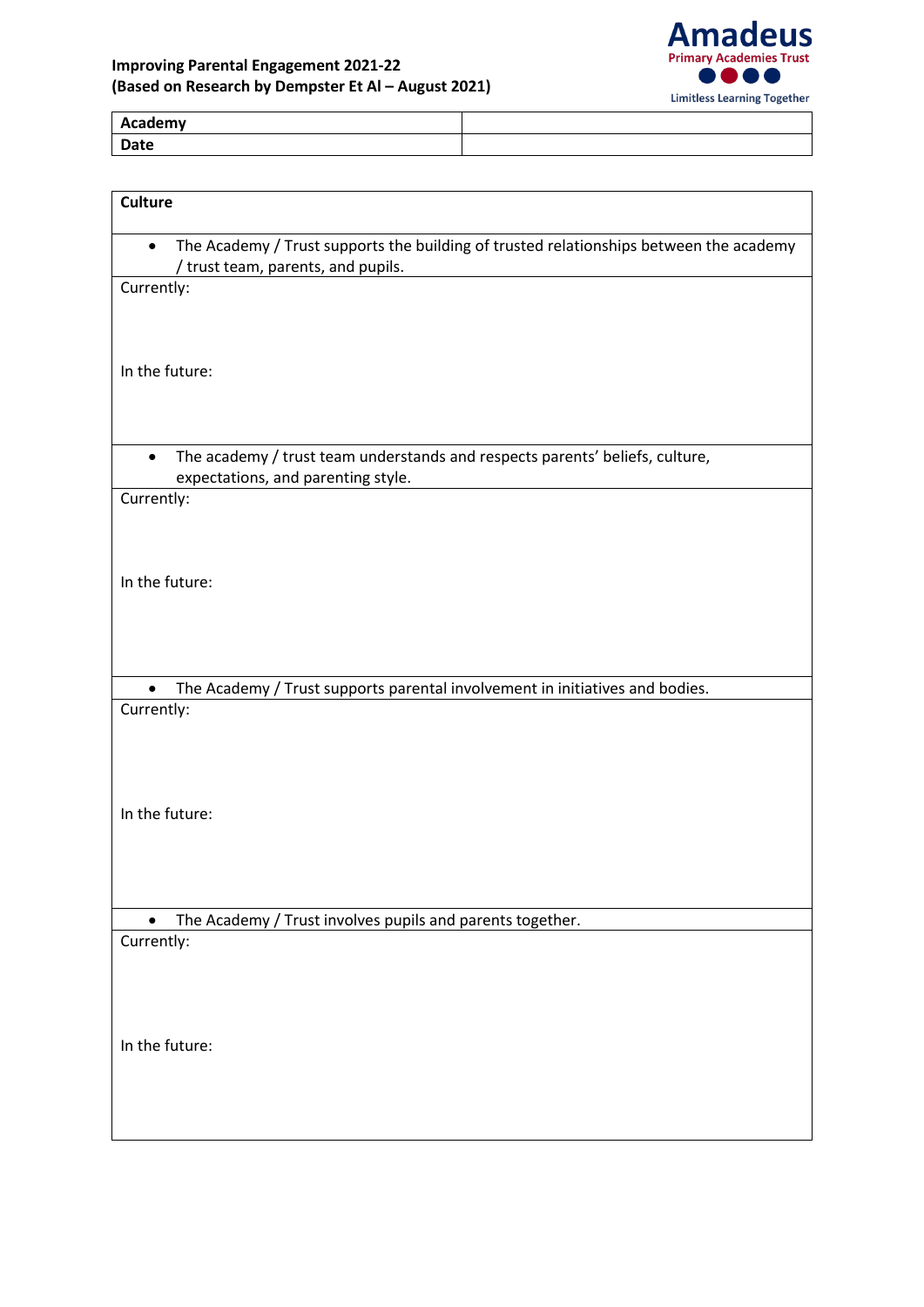

**Academy Date**

| Communication                                                                                                     |
|-------------------------------------------------------------------------------------------------------------------|
| Parents receive simple and easy-to-access information that is clear and consistent.<br>$\bullet$                  |
| Currently:                                                                                                        |
| In the future:                                                                                                    |
| The Academy / Trust is focused on listening to parents and pupils.<br>$\bullet$                                   |
| Currently:                                                                                                        |
| In the future:                                                                                                    |
| Academy / Trust team members are appropriately trained in communicating confidently<br>$\bullet$<br>with parents. |
| Currently:<br>In the future:                                                                                      |
| The Academy / Trust supports parents to communicate with their children.<br>٠                                     |
| Currently:<br>In the future:                                                                                      |
|                                                                                                                   |
| Parents are recognised and feel valued for their great work<br>٠                                                  |
| Currently:<br>In the future:                                                                                      |
|                                                                                                                   |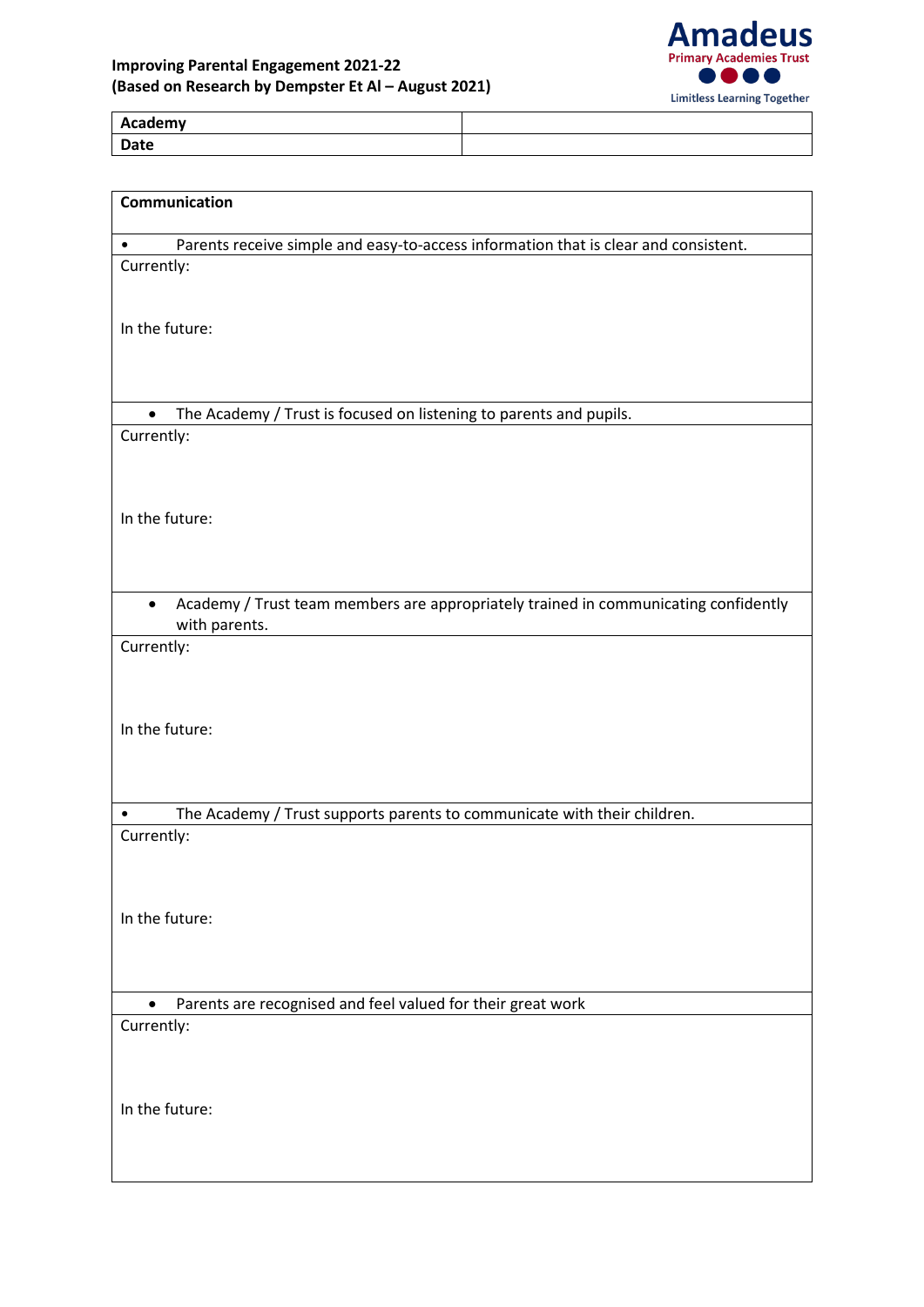

### **Step 8: From this develop a three-year parental engagement strategy**

**(Example below)**

| 2021-2022: Establish the                                                                                                                                                                                                                                                                                                                                        | 2022-23: Strengthen the                                                                                                                                                                                                                                                                                                                                | 2023-24: Be the best in class                                                                                                                                                                                                                                                                                                      |
|-----------------------------------------------------------------------------------------------------------------------------------------------------------------------------------------------------------------------------------------------------------------------------------------------------------------------------------------------------------------|--------------------------------------------------------------------------------------------------------------------------------------------------------------------------------------------------------------------------------------------------------------------------------------------------------------------------------------------------------|------------------------------------------------------------------------------------------------------------------------------------------------------------------------------------------------------------------------------------------------------------------------------------------------------------------------------------|
| foundations                                                                                                                                                                                                                                                                                                                                                     | foundations                                                                                                                                                                                                                                                                                                                                            |                                                                                                                                                                                                                                                                                                                                    |
| <b>Outcomes:</b><br><b>Outcomes:</b>                                                                                                                                                                                                                                                                                                                            |                                                                                                                                                                                                                                                                                                                                                        | <b>Outcomes:</b>                                                                                                                                                                                                                                                                                                                   |
| Defined parent<br>personas.<br>School information<br>management systems<br>and mindsets in place.<br>Defined and consistent<br>school messages<br>Basic and planned<br>parent support<br>approach and sessions<br>established to outline<br>expectations.<br>Measures and baseline<br>established (SIP)<br>School team have<br>training to support the<br>above | School values and<br>vision are lived<br>through parent<br>interactions<br>There are increased<br>opportunities for<br>parent voice and<br>enrichment.<br>Parents who make a<br>$\bullet$<br>contribution to pupil<br>learning are<br>recognised.<br>School team has<br>training to support the<br>above.<br>Continued<br>measurement and<br>learning. | A school environment<br>where parents feel<br>welcome.<br>Parents speak as<br>advocates for the<br>school, inside and<br>outside school.<br>Parent communication<br>$\bullet$<br>is planned,<br>coordinated and two-<br>way.<br>School team have<br>training to support the<br>above.<br>Measure<br>improvements and<br>team (SIP) |

**Each year you then need to define the activities that will make your strategy happen. You will need to continue to build the steering group and parent forum through this, setting clear owners of each action and responsibilities. Whilst there should be a single person described as Parent Engagement lead, they must work with the SLT to drive this together.**

**Items need to be tracked, with a clear timeframe and impact described, with teams having a power base of pupils, parents, governors and staff. Set dates to review progress and celebrate successes.**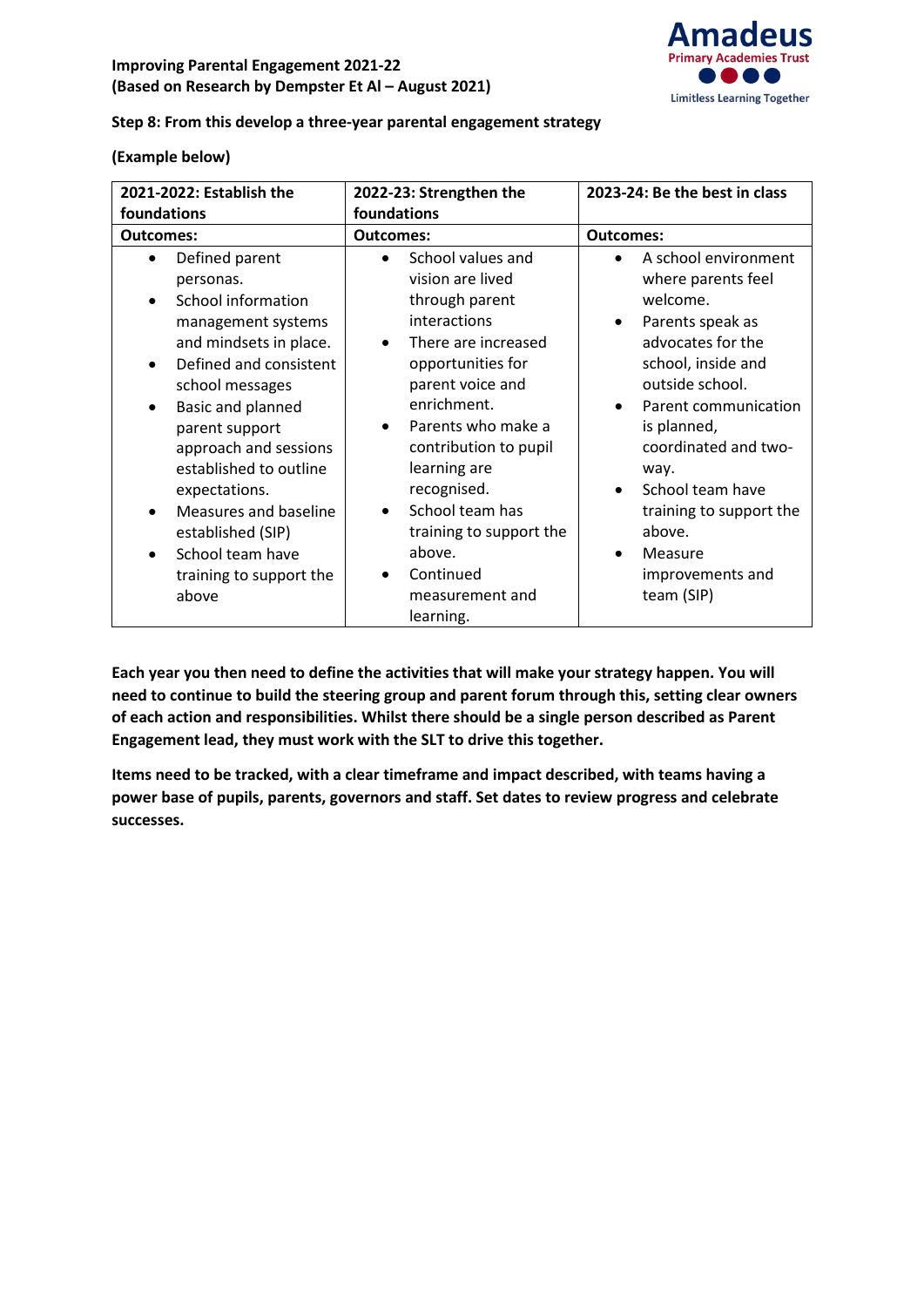

### **Appendix 1:**

### **Suggestions to drive Knowledge:**

### **1) Develop a written agreement between school, parents, and pupils**

These should include minimum MUST DO actions and IF YOU CAN options, indicating school support to make these happen. They need to be realistic, clear and relevant and where the minimum is done this MUST NOT be judged.

Ensure buy-in by:

-Email reminder at the start of every year

-Sharing a personal video message from the EL / HT / HoS about Parent Role and how this is supported by the school

-Use existing school events to reinforce messages. Where possible getting parents to communicate how they adapted to support their child and the impact it made.

-Regularly remind staff of the expectations in the document and support them to bring it to life

-Engage pupils regularly regarding the expectations on them they have committed to

### **2) Ensure Parent's know why and how to support starting with the why (Simon Sinek)**

-Provide evidence and inspire parents about why their support is important

- Provide a clear calendar of when parents need to support learning more so they can plan ahead

- Offer Training so they can support their learning but advertised so it is clear why!

- Be very clear about the actions you need parents to take

#### **3) Ensure Parents can access necessary technology**

-Offer Training in accessing technology and / or access to technology on the school site, both separately and with pupils so they use this together.

-monitor whether people are using the technology. Track use of all apps / website, particularly via login and communicate with families not accessing to offer support.

#### -PUT THE PUPIL AT THE HEART OF ALL COMMUNICATIONS

-Use the4 step approach to introducing technology, over page: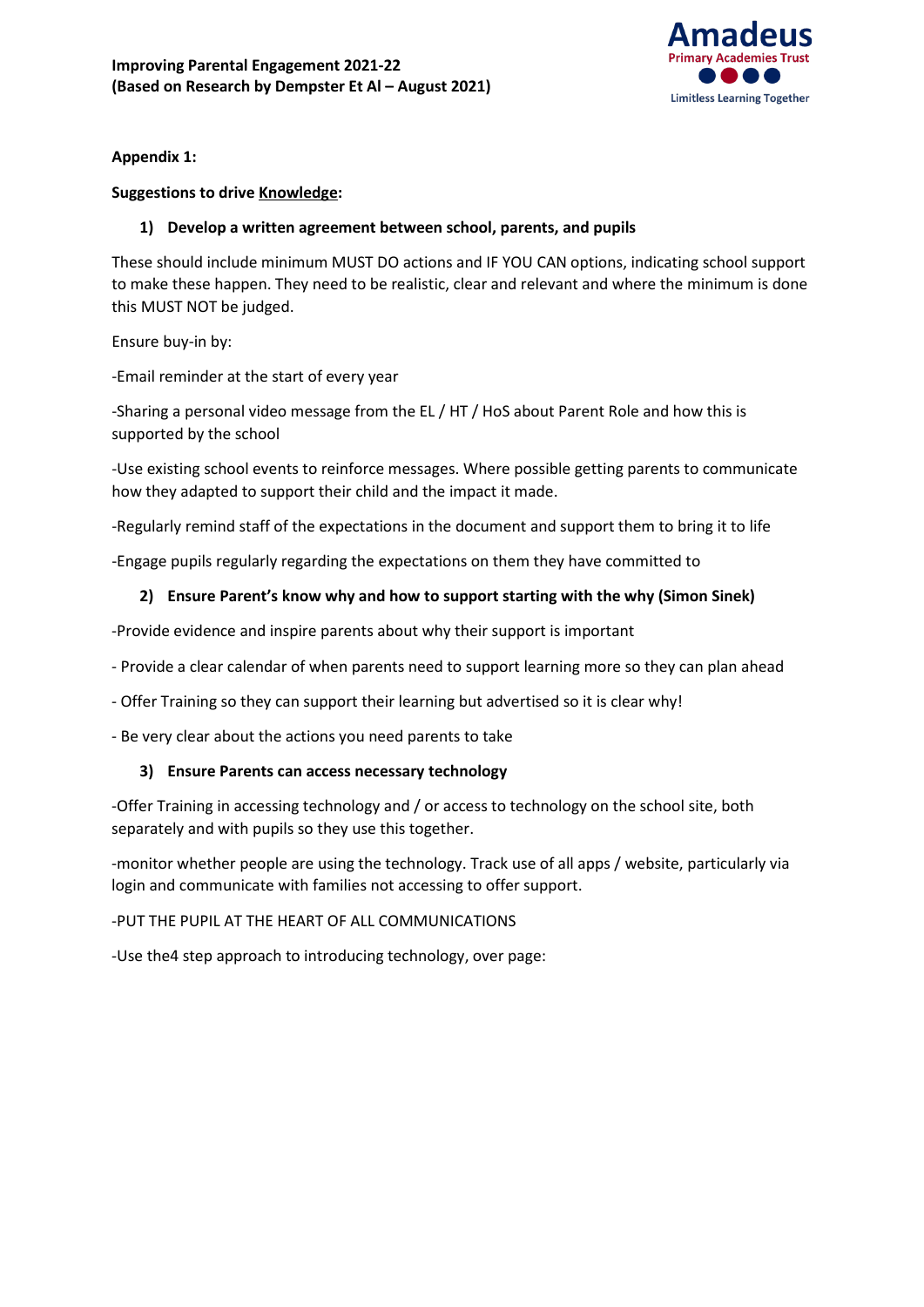

**Limitless Learning Together** 



**4)** Developing Clarity of who to contact for help and who will respond:

-Regularly communicate a list of contacts and who parents should contact for what and who they will get a response from. Ensure this is also on the website as well as newsletters at least monthly and kept to.

-Agree communication standards inhouse that you stick to. Who will communicate, in what timeframe, in what manner so that they are supported, efficiently without being passed around.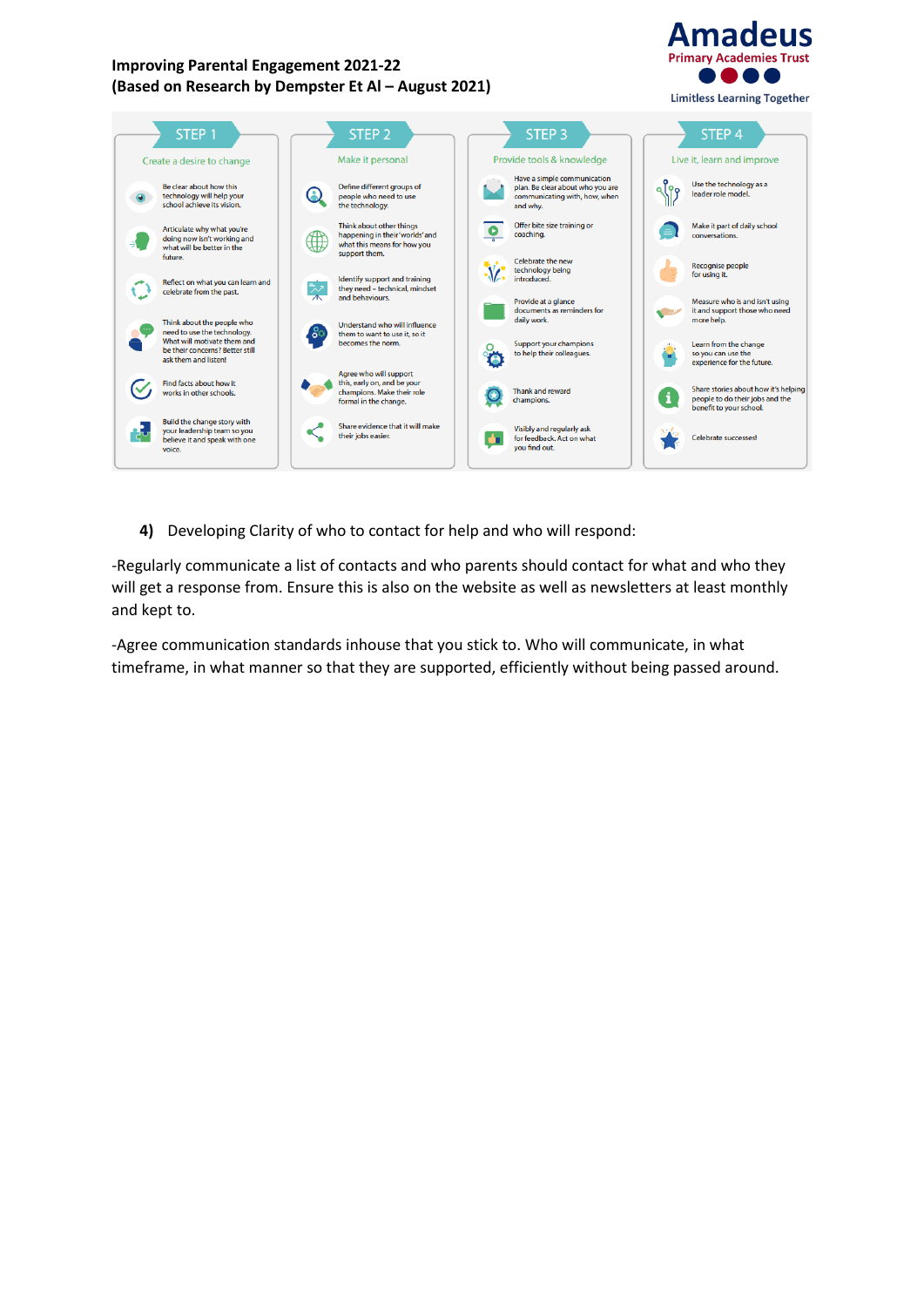

### **Appendix 2:**

### **Suggestions to drive Environment:**

### **1) Develop a written agreement between school, parents, and pupils**

-Ensure buildings are well signposted.

-Make your school welcoming, with a simple message when parents arrive.

-Train reception staff (using professional CPD) to create a friendly and supportive first impression.

-Be respectful of parent' time through good meeting etiquette and general standards.



## **2) Ensure Parents understand what a home environment that supports learning looks like and are supported in creating this**

-Communicate your minimum requirements for a positive home learning environment at the start of term (e.g., in a home learning guide)

-Involve and listen to parents' challenges in creating a home learning environment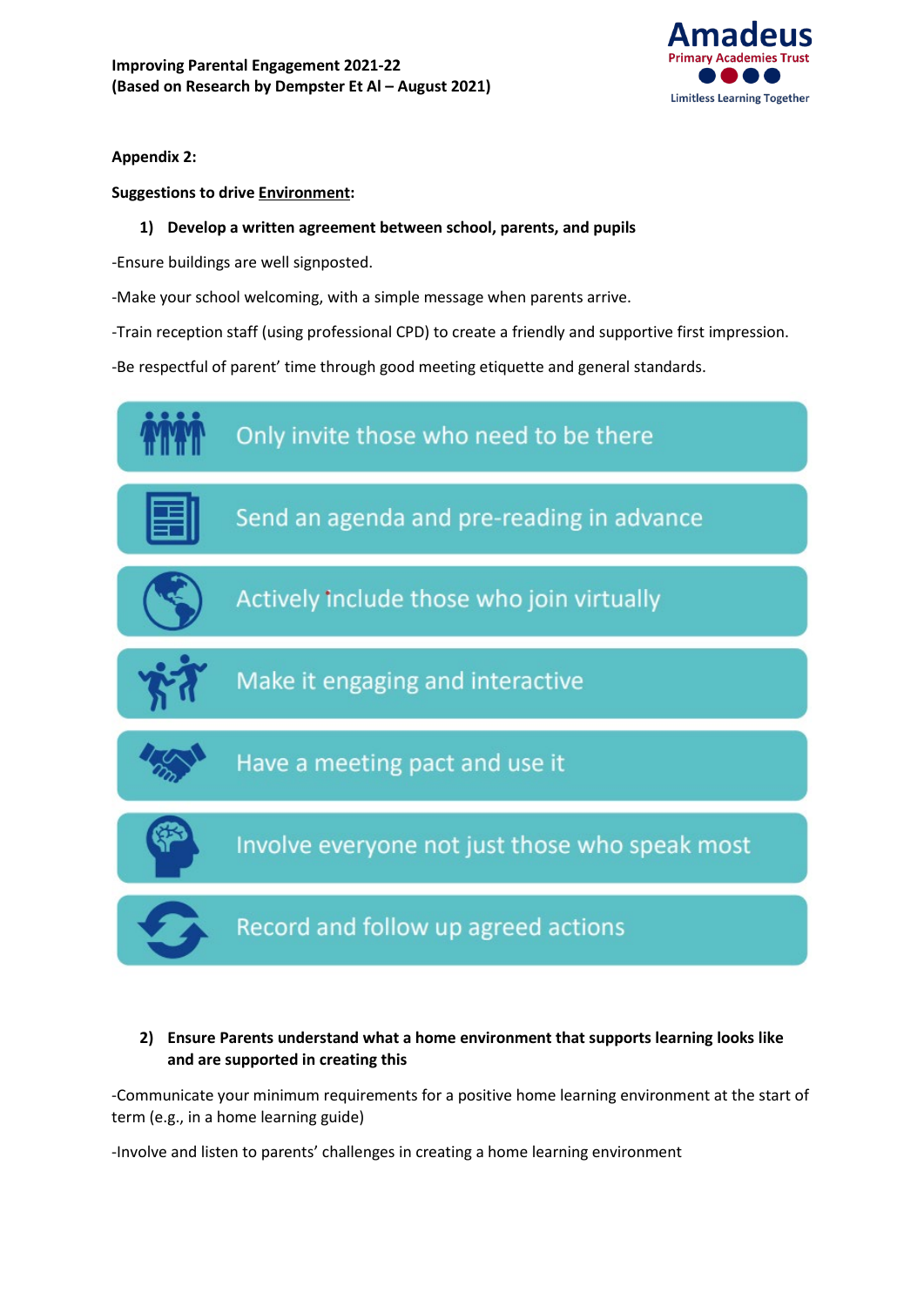

-Involve pupils in the conversation and find out what support they need -Provide drop-in sessions or workspaces for parents / pupils as needed.

Try to keep home learning environments to a minimum expectation as set out in the model home learning guide:

### **Example home learning guide**

We want to work in partnership with you as a parent to ensure your child can be at their best. Below are some simple ways you can support your child with their learning.

### **1. Know how your child is doing and where they need support**

Learn as much as possible about the support we offer as a school and about what your child is learning.

You can find regular updates about how your child is progressing in their learning on the [add]. Simply go to [add instructions].

We'll also let you know when we are holding one of our regular parents' evenings. This is your opportunity to speak with your child's tutor and subject teachers. You can also make appointments with teachers any time during the term, if you have specific questions or concerns.

Importantly, we don't expect you to be an expert in any subject. Your support can be as simple as asking your child how they are getting on and demonstrating you care.

#### **2. Create a space for learning at home**

Ensure your child has a place at home where they can study in as much quiet as possible. Encourage them to get into good habits and routines so they get to school on time and complete any homework.

Ensure your child goes to bed at a good time and has plenty of 'down time' away from screens, which may interrupt their sleep.

Also respect your child's need for quiet time and time to themselves.

## **3. Make learning part of what you do at home**

Learning should be fun and something you can do as a family. You can play a game, cook something together or do an activity, which can all support their learning, while you enjoy family time. Discuss what comes onto the news and discussions you hear on television to build knowledge, while encouraging curiosity and an open mind.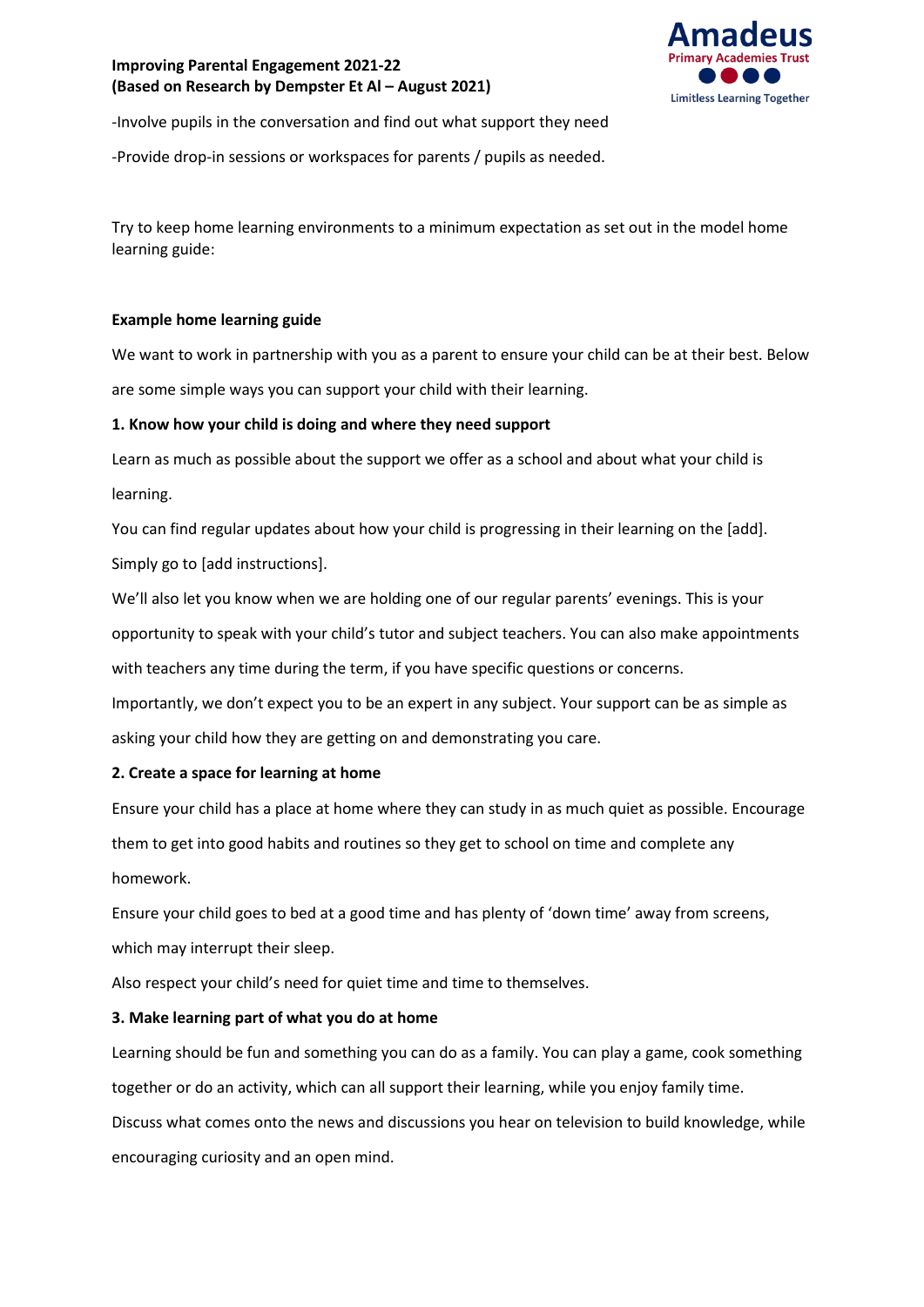

Be a role model and show your child your passion for continuing to learn every day.

If you child is younger, take time to read with them at home.

### **4. Talk with your child regularly and let school know if you need support**

As mentioned above, simply asking your child how they are doing and showing an interest in their

learning will make a big difference. It will signal that you care and want them to do well.

Take opportunities to say well done, recognising their achievements, and encourage your child to be at their best.

If you have any concerns about how your child is doing, please let us know.

We believe a child's success is greatly influenced by the relationship between parents and our

school, which is why we want to support you, so your child is happy and at their best

### **3) Ensure the school creates an online environment where parents find what they need easily**

-Test what works well and what does not in terms of online information by asking parents (See Questionnaire)

-Provide a simple one-stop shop for everything parents need in one place.

-Provide support, particularly when introducing new tools and resources.

-Consider further opportunities to use online tools to support parents.

## **4) Parents are encouraged to share their school experiences to support continuous improvement and learning**

-Create a listening environment with regular opportunities for parents to share feedback.

-Run short, regular pulse surveys with clear benchmarks and targets, to highlight progress and issues for action.

-Hold listening sessions in a safe space with clear rules of etiquette in place.

-Consider a closed, managed online parent forum with simple guidelines.

## **5) The school and parents respect time commitments**

-Set times / days for parent events that take into consideration their work and lives, offering different options where feasible to include as many people as possible.

-Create Safe and Respectful opportunities for parents to talk with the school team members, recognising that some parents may dread coming into a school.

-If you have asked parents to join you at an event, respect that they will also want to ask questions, so include opportunities for feedback and discussion.

-Support parents in respecting your school team's time using a simple information finder to ensure they contact the correct member of staff.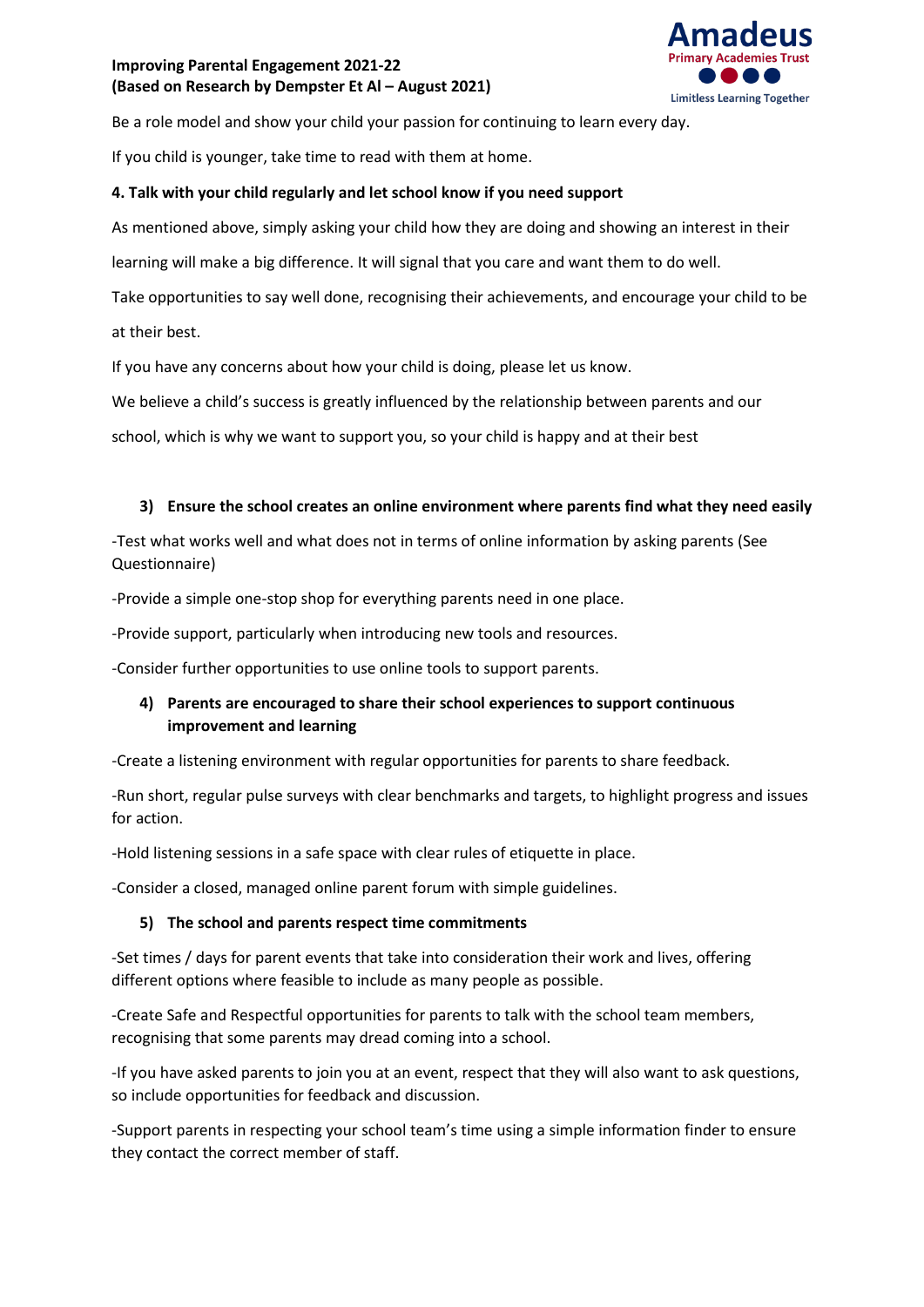

**Appendix 3:**

**Suggestions to drive Culture:**

**1) School leaders build a planned school culture that supports parents, pupils and the school.**

**-Define the experience you want parents to have of your school, based on your school vision and values and what makes you stand out from other schools – your parent promise>**



-Establish the moments that matter to parents and demonstrate that you are delivering on that promise.

-Keep your promise in all you do – behaviour, governance, leadership style, curriculum etc. This will feed the Parent Experienced set out at the start of this:

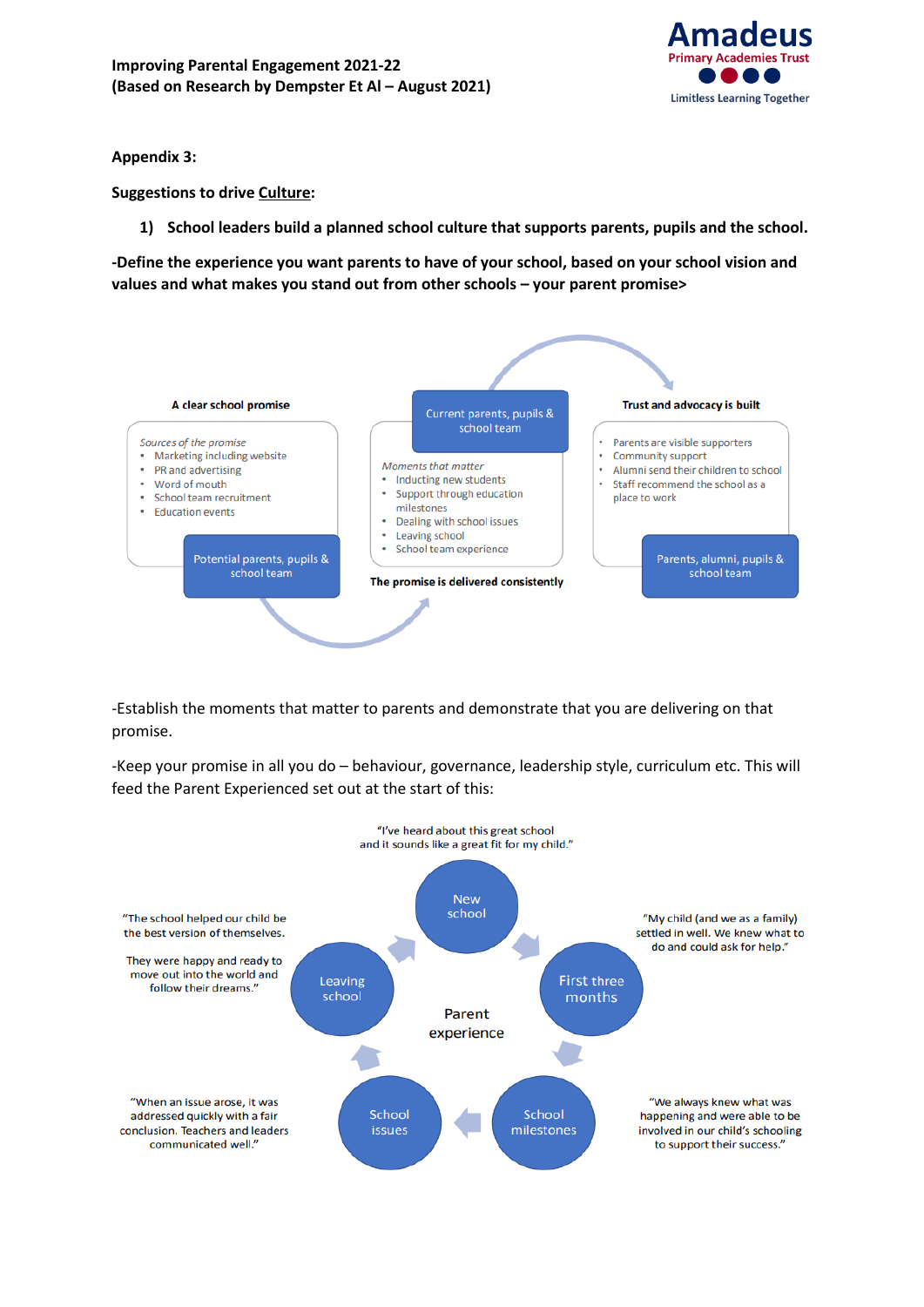

## **2) The school supports the building of trusted relationships between the school team, parents, and pupils**

-Look for opportunities to continually build trust as a school team, not just the SLT.

-Be as transparent and open in your communication with parents as possible, always putting their child at the centre.

-Show parents that you appreciate the role they play.

-Start as you mean to go on at your school open day.

## **3) The school team understands and respects parents' beliefs, culture, expectations and parenting style**

-Take time to understand parents and other training staff, if required.

-Listen to and learn from parents to understand their context.

-Position your school at the centre of your local community.

### **4) The school supports parental involvement in initiatives and bodies**

-Invite parents to volunteer and support your school – to benefit their child but also as a PD opportunity

-Provide training and resources to help parents to create parent groups around natural community topics and things they are passionate about.

### **5) The school involves pupils and parents together**

-Create opportunities for parents and pupils to join you at school for discussions in a safe environment where they feel able to speak out.

- Create simple guides and videos for parents so they can practically and confidently support their child's learning.

-Consider community venues for school recruitment or new year start events to help parents and pupils feel more relaxed.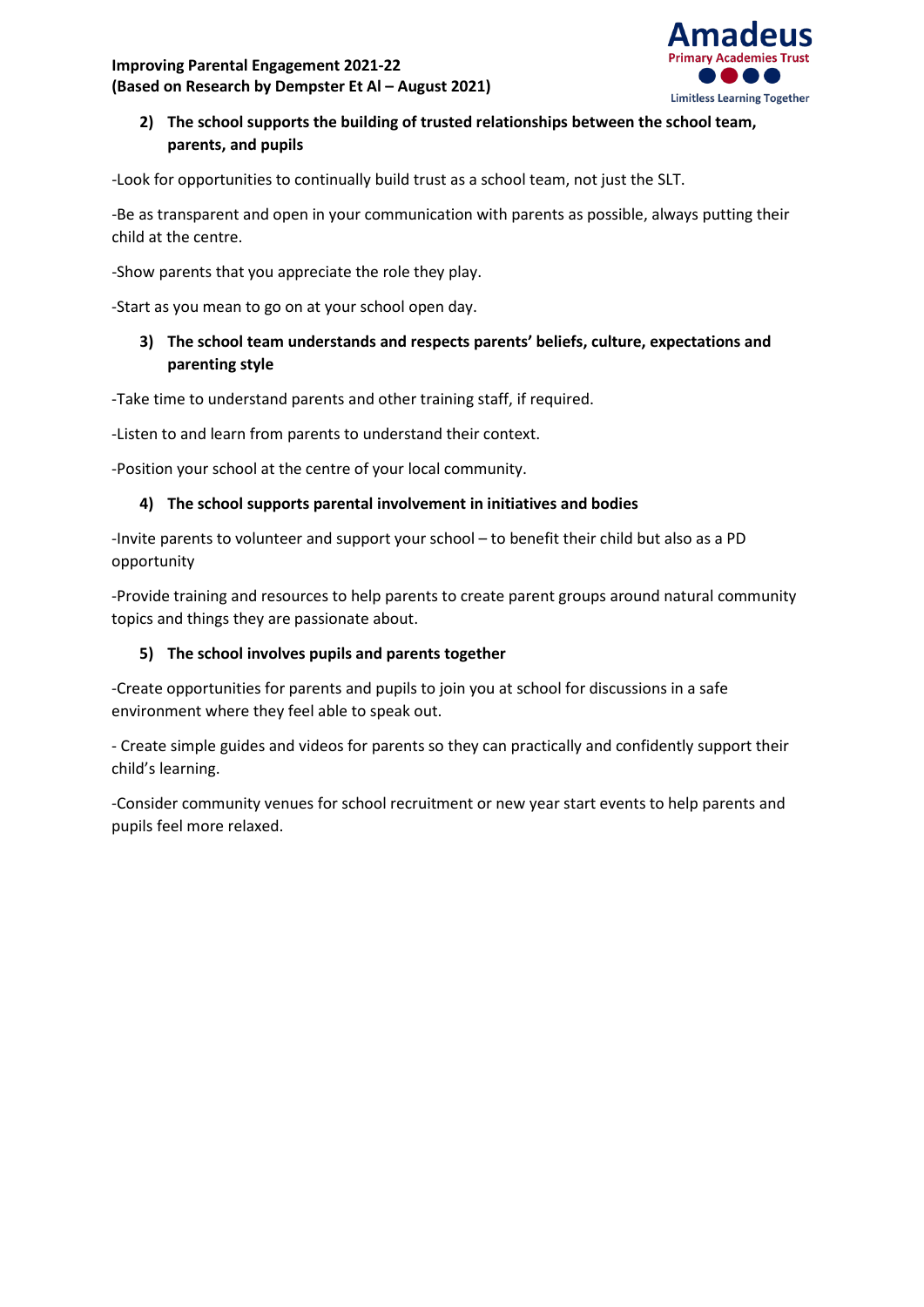

#### **Appendix 4:**

#### **Suggestions to drive Communication:**

### **1) Parents receive simple and easy-to-access information that is clear and consistent**

-Create a school communication calendar for your school team for planned and coordinated parent messages.

-Consider a 'traffic light' approach to ensure that urgent, important, and nice-to-know parent information is clearly communicated. (Red – Urgent and Important, Amber – Important but not urgent and Green – Nice to know. Each colour should have different protocols for distribution.

-Create a checklist for good parental communication with standards and guidance.

-Assign responsibility to one person for ALL parental communication.

### **2) The schools is focused on listening to parents and pupils**

-Support your regular parent pulse surveys with a more extensive annual survey.

-Choose a measure to identify how likely parents are to recommend your school.

-Use parent events as an opportunity for feedback

-Ensure parents know you have listened to their feedback and acted where possible. Following the below hints and tips:

#### **Hints and tips for communicating with parents**

#### **Start by listening**

- Avoid jumping to conclusions or judgements and keep an open mind, listening first to understand and then responding.
- Listen to what people are saying and what they are not read between the lines carefully.

Look for body language and think about how they are saying the words to better understand the real concerns.

• Ask the right questions to understand with an open mind, for example, can you tell me more about that? Or, I hear you say x, is that correct?

## **Consider how you communicate to connect**

• Everyone has a different perspective of the world – put yourself in their shoes based on their context and background. For example, some people are from different cultures or backgrounds and they will have experienced different parenting styles and have different aspirations.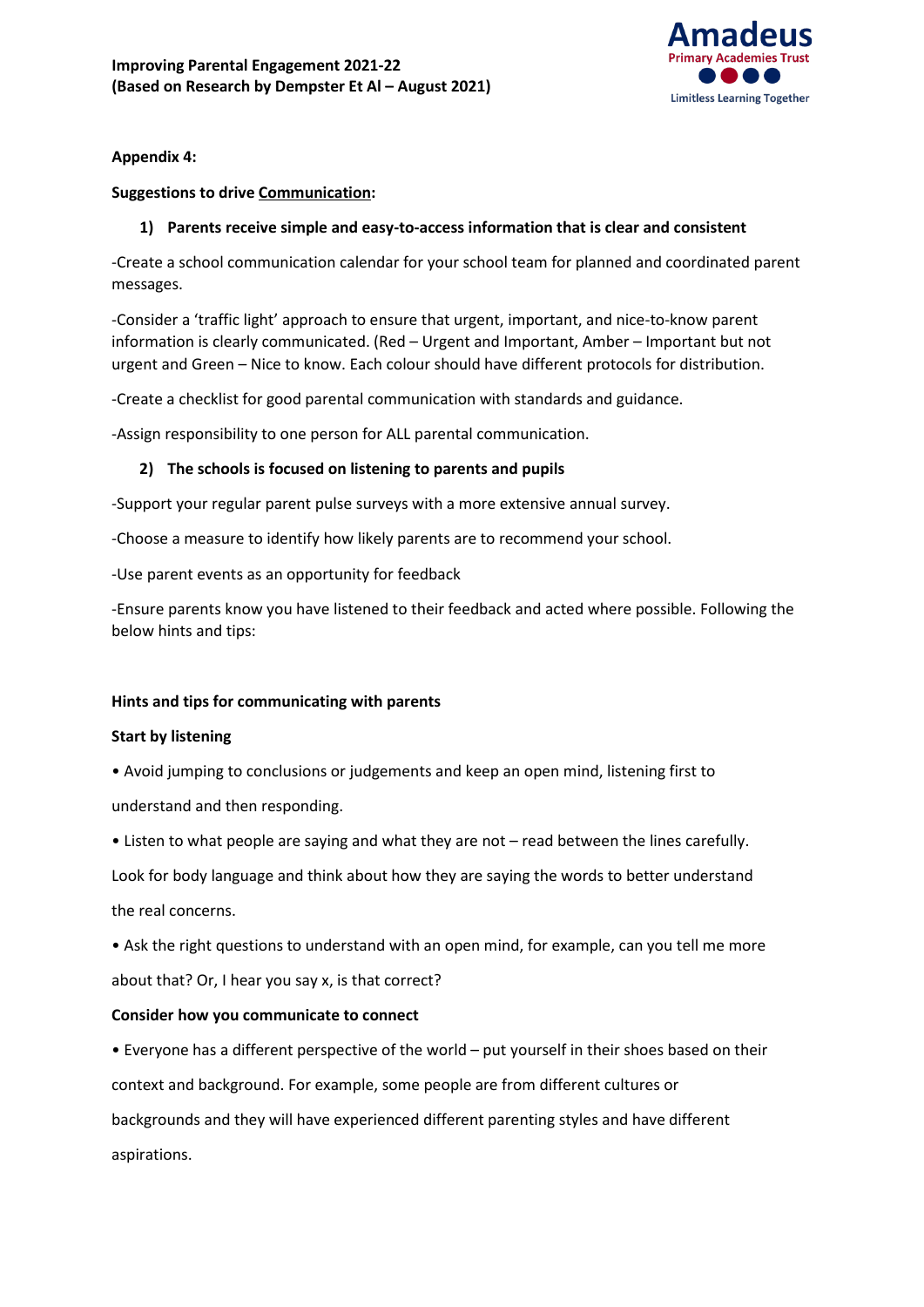

- Consider that different people prefer to communicate in different ways, for example some like bite sized information and others need full information and evidence. Some people like to listen and reflect first and others are happy to share their ideas immediately.
- Put their child at the centre of all you talk about, to ensure you focus on demonstrating your care for what matters most to parents.

#### **Build trust consistently**

- Be transparent, be authentic and open in how you communicate. Provide as much information as possible and be your true self, rather than trying to 'play a part' in discussions.
- Treat everyone with respect and demonstrate you value them showing gratitude where

you can for their active parental engagement.

• Do what you say you will do – role modelling your school values.

### **Continue to learn and improve based on feedback**

- Ask for feedback from parents and colleagues so you can improve how you communicate.
- Take action and respond to what you learn.
- Prioritise your development to become an even more confident communicator.

## **3) The School team members are appropriately trained in communicating confidently with parents**

-Prioritise training for school team members so they can communicate with parents with confidence and: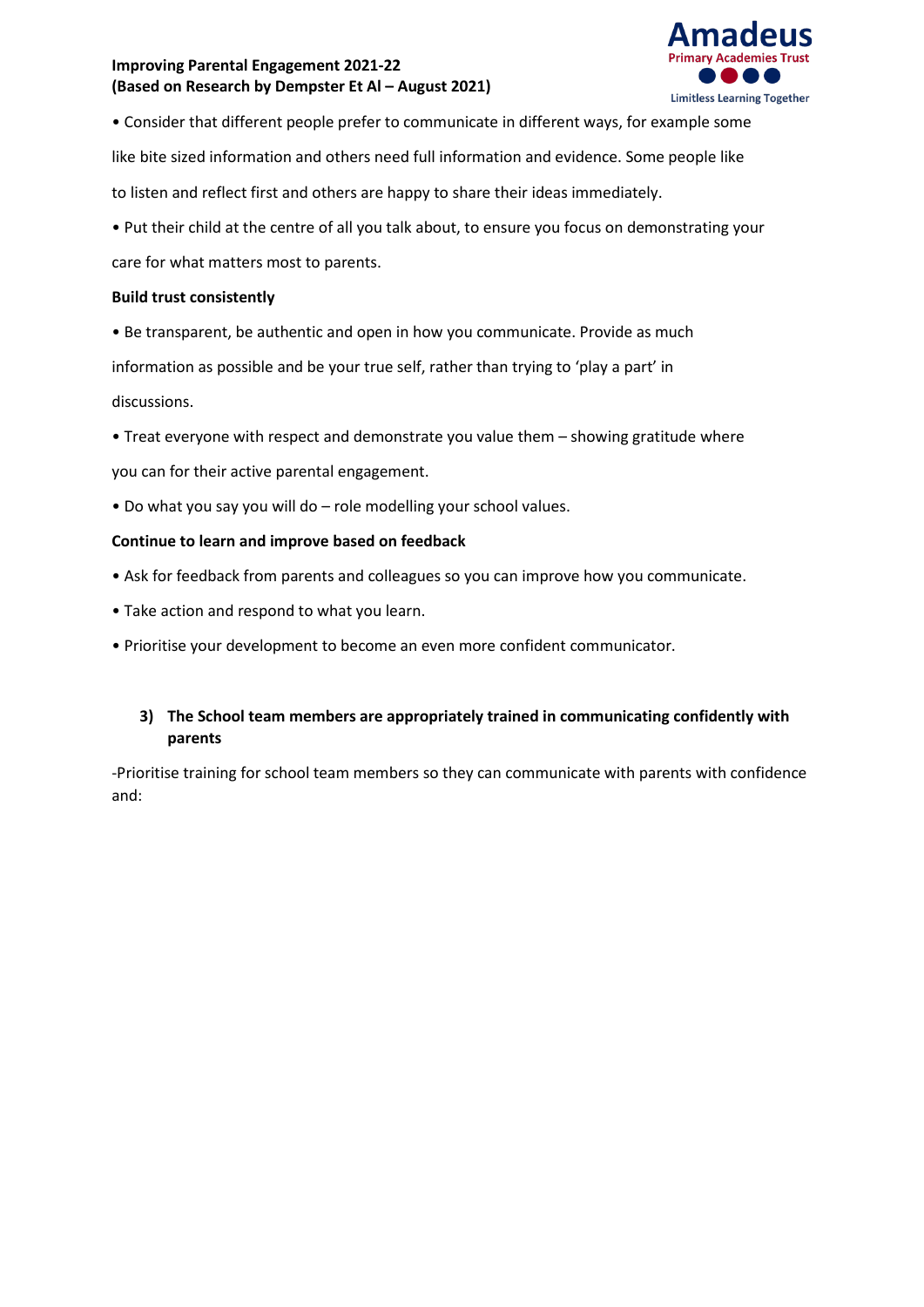

| 01                                                                                                                                                                              | 02                                                                                                                                                | 03                                                                                                                                                                                                 |
|---------------------------------------------------------------------------------------------------------------------------------------------------------------------------------|---------------------------------------------------------------------------------------------------------------------------------------------------|----------------------------------------------------------------------------------------------------------------------------------------------------------------------------------------------------|
| <b>Be prepared</b>                                                                                                                                                              | <b>Be present</b>                                                                                                                                 | <b>Be open</b>                                                                                                                                                                                     |
| Define your<br>outcome(s)<br><b>Understand your</b><br>٠<br>audience<br>Adopt a positive<br>٠<br>mindset<br>Know your topic<br>٠<br>Practice relaxation /<br>٠<br>visualisation | Have presence<br>×.<br>۰<br>Connect with your<br>audience<br>Look and listen<br>o<br>o,<br>Ask the right<br>questions<br>Adapt your approach<br>۰ | Keep a growth<br>٠<br>mindset<br>٠<br><b>Exercise patience</b><br>Share your opinion<br>$\bullet$ .<br><b>Actively seek</b><br>۰<br>feedback<br><b>Encourage positive</b><br>$\bullet$ .<br>debate |
| 04                                                                                                                                                                              | 05                                                                                                                                                | 06                                                                                                                                                                                                 |
| <b>Be firm but fair</b>                                                                                                                                                         | <b>Be empathetic</b>                                                                                                                              | <b>Be yourself</b>                                                                                                                                                                                 |
| Use confident<br>٠<br>language<br><b>Maintain positive</b><br>۰<br>body language<br>Know your<br>٠<br>boundaries<br>Choose when to give<br>'critical' feedback                  | Include everyone<br>٠<br>without bias<br>Be culturally sensitive<br>٠<br>Put yourself in their<br>٠<br>shoes<br>Manage your own<br>٠<br>emotions  | Recognise and use<br>٠<br>your strengths<br>Have self-awareness<br>٠<br>Stay true to yourself<br>٠<br>Let your personality<br>٠<br>shine                                                           |

## **4) The school supports parents to communicate with their children**

**-**Provide guidelines and checklists to support parents in communicating with their children about the school.

-Listen to what parents need to support them to create impactful, resources and guidance.

-Manage challenging conversations with parents through a clear plan.

## **5) Parents are recognised and feel valued for their great work**

-Formally say thank you to parents for their role in supporting their child's learning through an email, text, or phone call.

Encourage your school team to demonstrate how they value the partnership with parents to help their children be at their best – at every opportunity.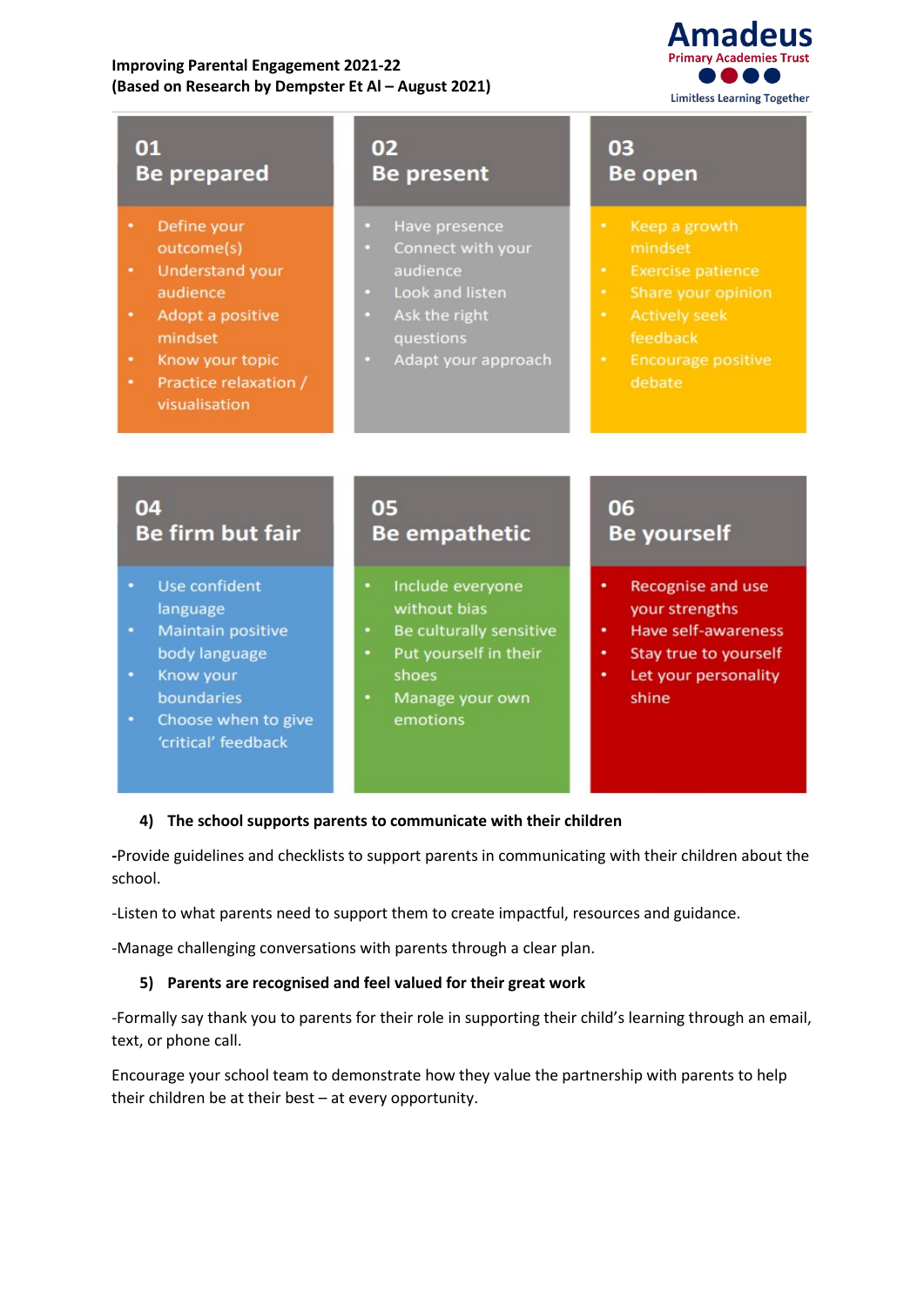

### **Appendix 5:**

#### **Understanding Parents: A guide to running a session with your team:**

To understand parents, you need to listen to them and 'step into their shoes'. It's easy to assume that people think like you do but intellectually we all know that people are all different, in how they prefer to behave and communicate.

Our differences can be amplified through our backgrounds, experiences and cultures. But, when we understand those differences, we can benefit from diverse perspectives and create a sense of inclusion and belonging based on what all parents have in common – they want the best for their children.

The following is a three-step approach that you can use with your school team to help you build a better understanding of the parents in your school so you can communicate better with them in ways that achieve improved results, particularly for students.

### **Step 1: Help your team to prepare for a great session**

Invite representatives from your school team to a 60-minute session. Ensure they understand the outcome you want to achieve, for example to better understand parents so you can build strong relationships for the benefit of students but also to make the school team's lives easier. Ask them to consider three questions so they can come prepared to share their thoughts:

1. What do you know about our parents – their ways of working, living, hopes and concerns?

2. What are the barriers to us forming strong relationships with parents in terms of us understanding them?

3. What do they have in common with us, in terms of what they want for their children?

#### **Step 2: Prepare yourself for the session**

Identify feedback from parent surveys, social media and online and start to draw out any trends about what this tells you about parents. Draw on data about where parents come from and what you know about how they think, work, live and their background culture.

Consider the areas we mentioned earlier in the book:

#### **About parents**

- What's their average age? Do they work? What do they do? How do they work?
- Where do they live? What is their housing like?
- What is their educational background? How will their experiences of education impact their perception of their child's school?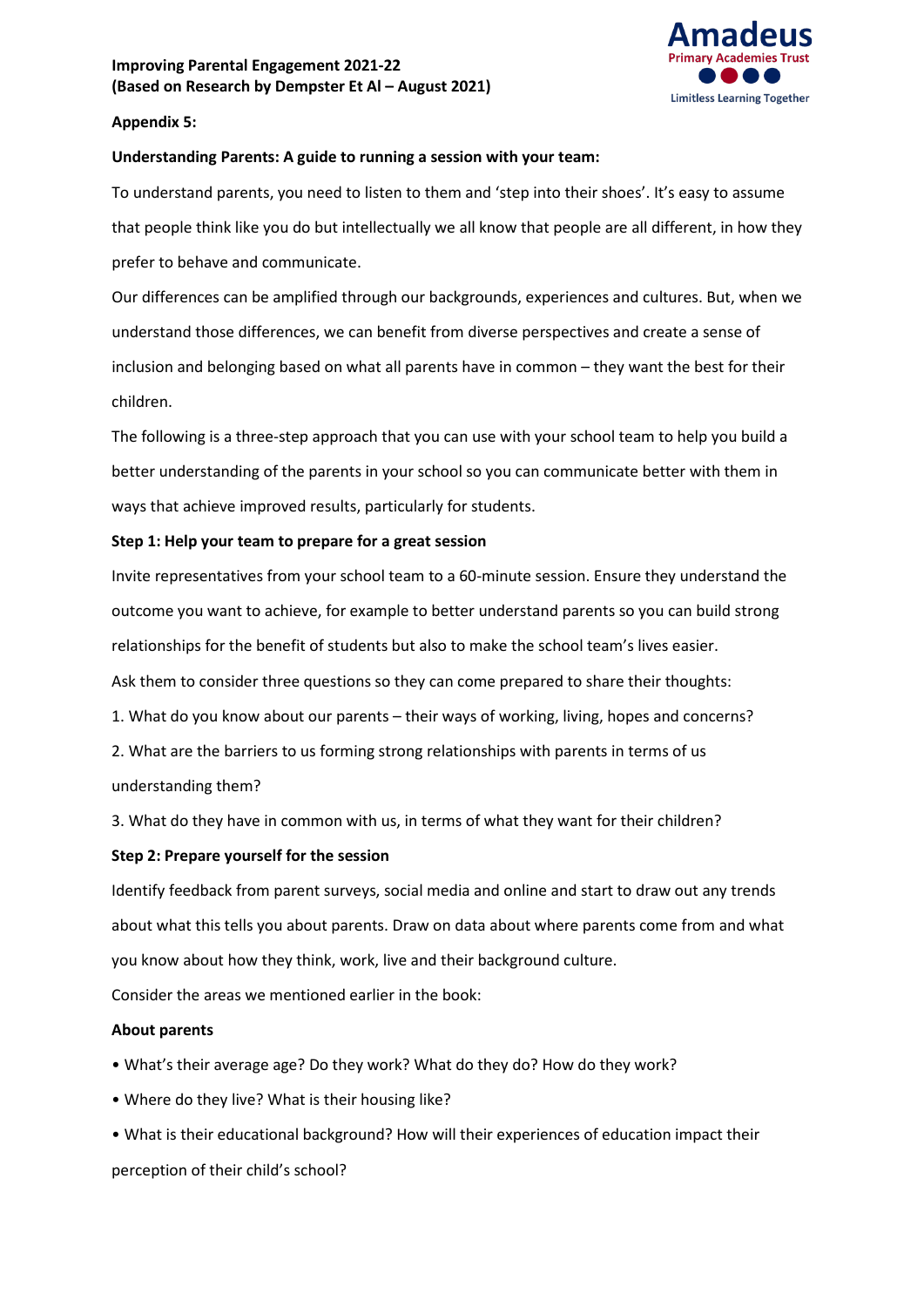- What is their cultural background?
- How do they communicate with friends and family?
- How do they hear about the world?

#### **About their motivations**

- What is their parenting approach?
- What would help them in being better parents?
- What are their hopes for their children?

What are their hopes for themselves/their families?

- What are their expectations of your school?
- What would make them want to come and visit school?

#### **About their concerns and challenges**

- What are their fears and concerns for their children?
- What are their fears and concerns for themselves?
- What are the obstacles that stop from engaging with your school?

Step 3: Hold your team session

#### **Welcome everyone and reshare the outcome for your session.**

Explain that it will be a conversation and encourage them to share their thoughts throughout. If you

have a number of people who like to talk a lot, and some who are more reflective, you may want to put

some ground rules in place to ensure everyone has an opportunity to speak. The more you can

create an open and safe environment, the better the input you will receive.

Explain that everyone needs to be careful with the information they develop in the session. It is to support stronger relationships and not be published anywhere.

If you can have a flip chart in the room to record people's thoughts, even better.

#### **First question … what do we know about parents?**

Focus on demographics and more general points including their age, work, parenting styles, cultures, backgrounds, interests, their own experiences of education.

Use your own research to prompt thinking but encourage others to share their thoughts. Avoid making too many assumptions if you are unsure or don't have any evidence. Consider researching areas where you need more information.

#### **Second question … what are parents' concerns and challenges with their children?**

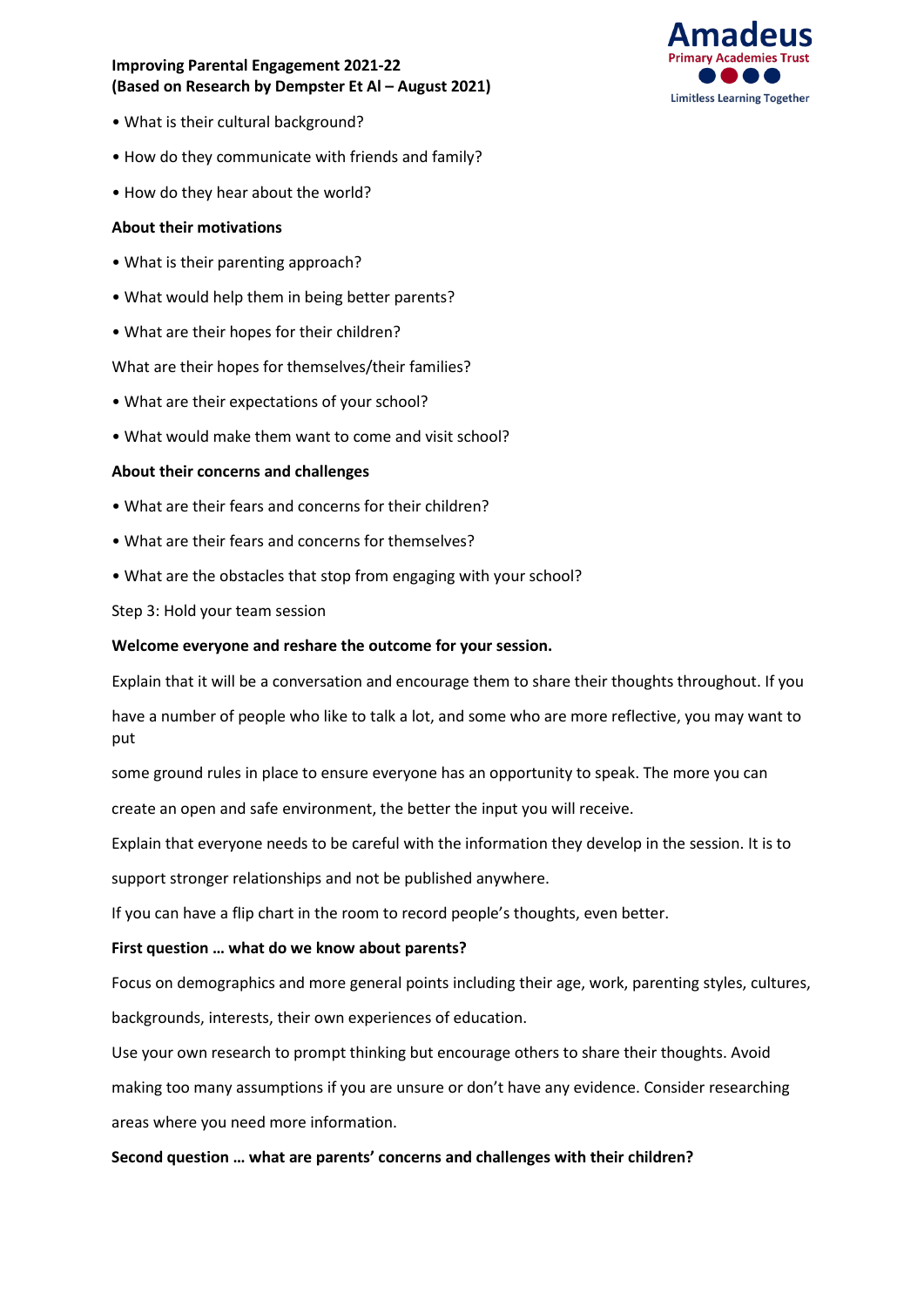

Parents will have very different concerns and personal and family challenges, dependent on their circumstances and background. Consider what these are beyond the obvious. Empathy is critical to fully understanding and building relationships with parents.

#### **Third question … what are parents' needs and hopes for their children?**

Parents' expectations and hopes for their children set their own children's aspirations. It's important to understand these but also what parents need to support their children's learning and development both at school and at home.

**Fourth question … what do we know about parents' behaviours and communication preferences?** How do they communicate with one another? Do they use text, email, social media or prefer face to face discussions?

How do they prefer to communicate with school? How do they like to receive different types of information – urgent and less urgent? What gets in the way of them being able to communicate with school and what are the issues when school tries to communicate with them?

Consider a short survey or discussions with parents if you don't have enough information.

**Fifth question … what ideas do you have to help us build stronger relationships with parents?** This is your final question to help channel some of the ideas to improve parent relationships that may have developed during your session.

Close the session by thanking everyone for their contribution and asking people to continue to share their thoughts after the session.

Explain that the input will support the team in developing your approach to build strong relationships with parents and let them know when they will hear more about this and what they can do to support its success.

#### **After your session … Take the insights of what you have learned in your session into action**

You now have a lot of information. Take some time to digest all your own research with what you heard in the session and bring together what you have learned into a simple overview.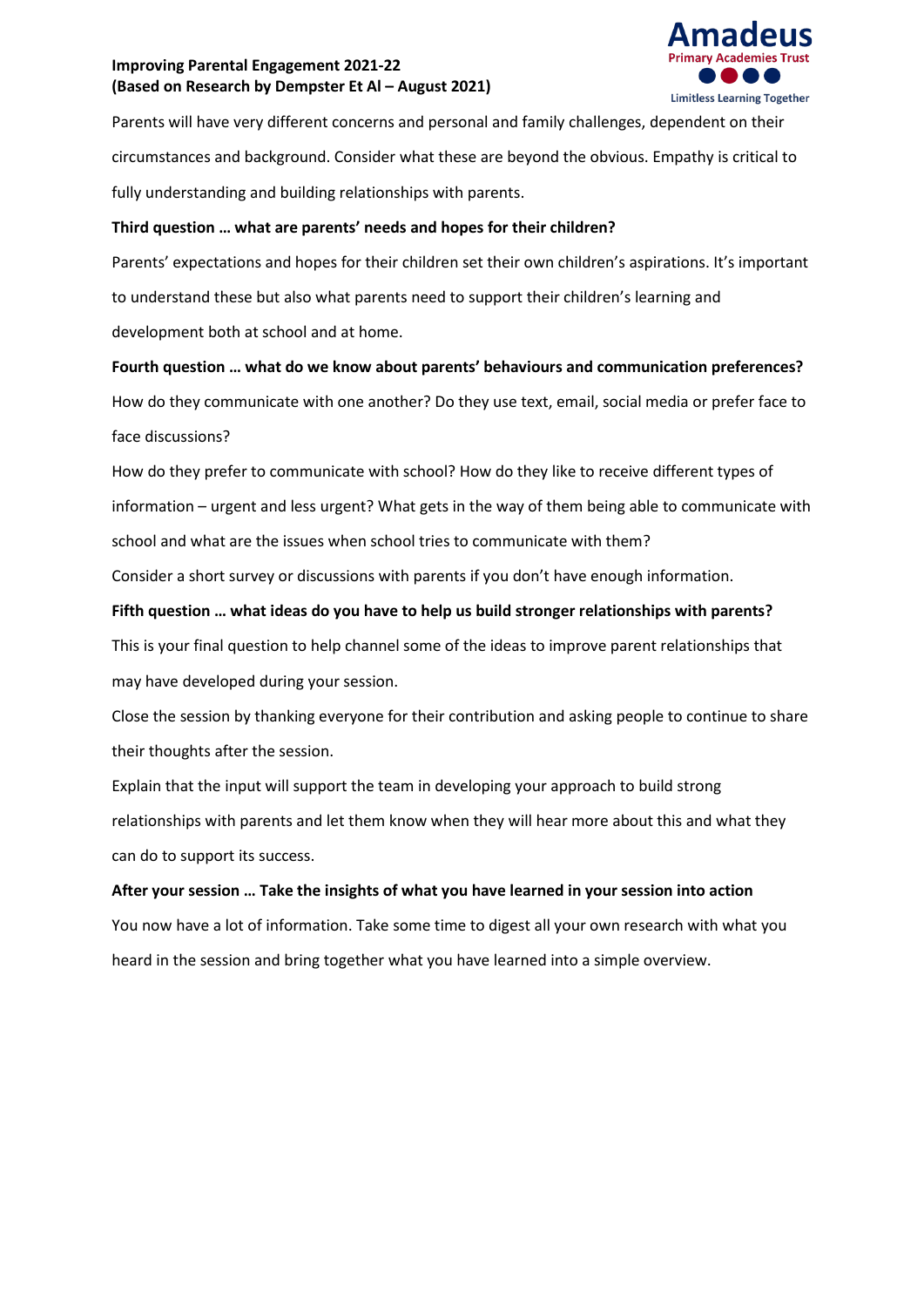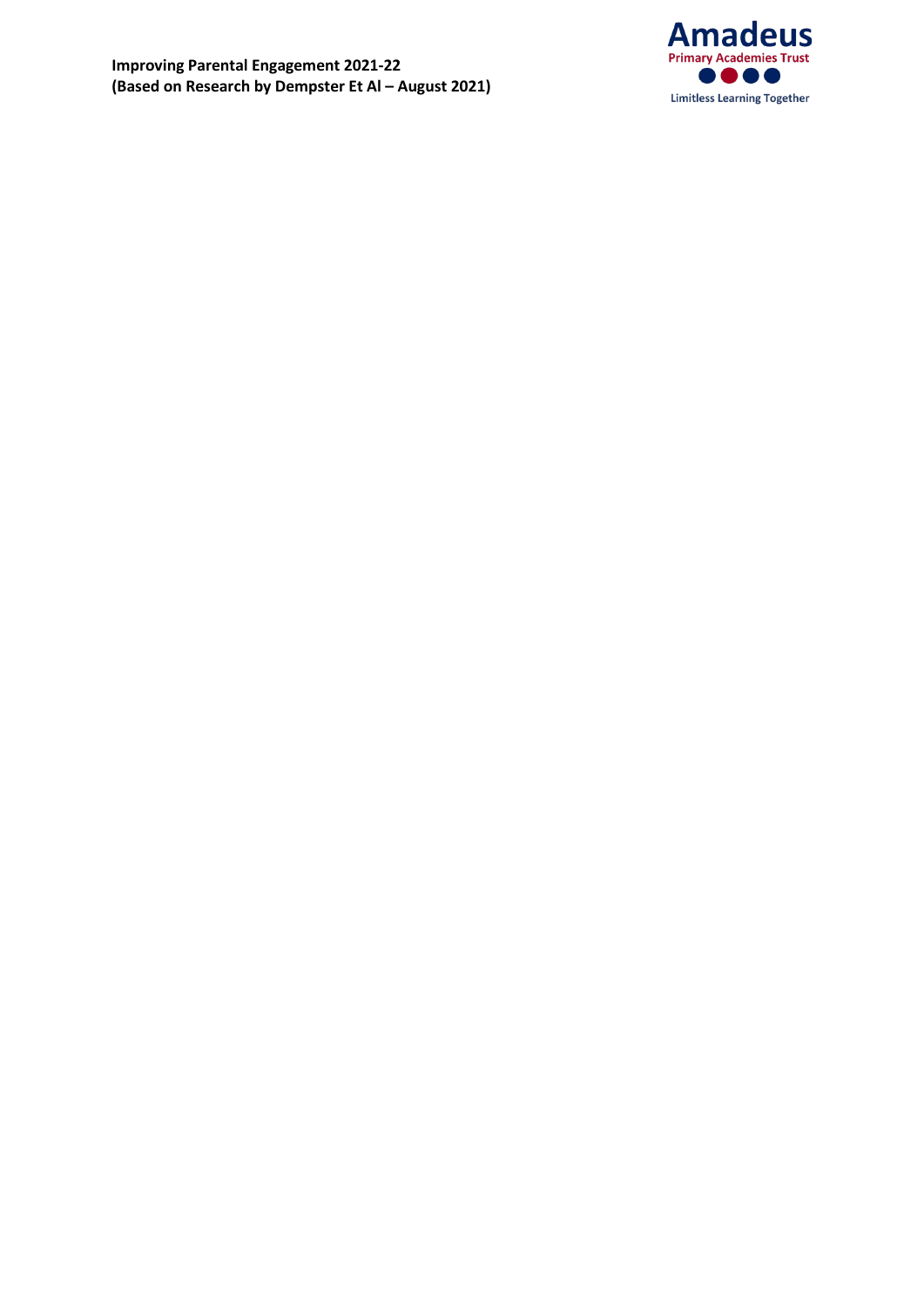

### **Appendix 6: SELF EVALUATION FORMAT FOR PARENT ENGAGEMENT**

| <b>KNOWLEDGE</b>                                                                  |                                                                                             |                                                                                                  |                                                                                                                  |
|-----------------------------------------------------------------------------------|---------------------------------------------------------------------------------------------|--------------------------------------------------------------------------------------------------|------------------------------------------------------------------------------------------------------------------|
| Select the option that best matches your current situation                        |                                                                                             |                                                                                                  |                                                                                                                  |
| Goa                                                                               | Option 1                                                                                    | <b>Option 2</b>                                                                                  | <b>Option 3</b>                                                                                                  |
| Parents know what is expected of them<br>to support their child's learning        | We don't explicitly state what we<br>expect of parents                                      | We have a parent engagement<br>policy on the school website                                      | We specifically inform parents of<br>their role and regularly check in<br>with them to offer support             |
| Parents understand the positive impact<br>they can make to their child's learning | We don't explicitly talk about<br>this with parents                                         | We talk to parents about this<br>at parent events                                                | We proactively inform parents<br>whyand how to support and<br>regularly check in with them to<br>offer support   |
| Parents know how to access the<br>technology we use to communicate                | We don't measure this                                                                       | We tell parents how we<br>will communicate with<br>them                                          | We proactively support parents<br>so they can access<br>communication, e.g.<br>introductory sessions             |
| Parents are able to easily find out how<br>their child is doing at school         | We don't measure this                                                                       | We use parent evenings and<br>reports to share progress updates                                  | We check that parents can<br>understand and access progress<br>data and what it means for them                   |
| Parents know who to contact at school<br>if they have questions                   | We expect parents to use<br>standard school contact details<br>for the main school contacts | We provide a specific contact list<br>for key contacts that is kept up to<br>date on our website | We send parents the contact<br>details they need for every school<br>year, ensuring these are kept up<br>to date |
| Total for each option                                                             | [1 point for each]                                                                          | [2 points of each]                                                                               | [3 points of each]                                                                                               |
| 'KNOWLEDGE' overall TOTAL                                                         | [Total out of 15]                                                                           |                                                                                                  |                                                                                                                  |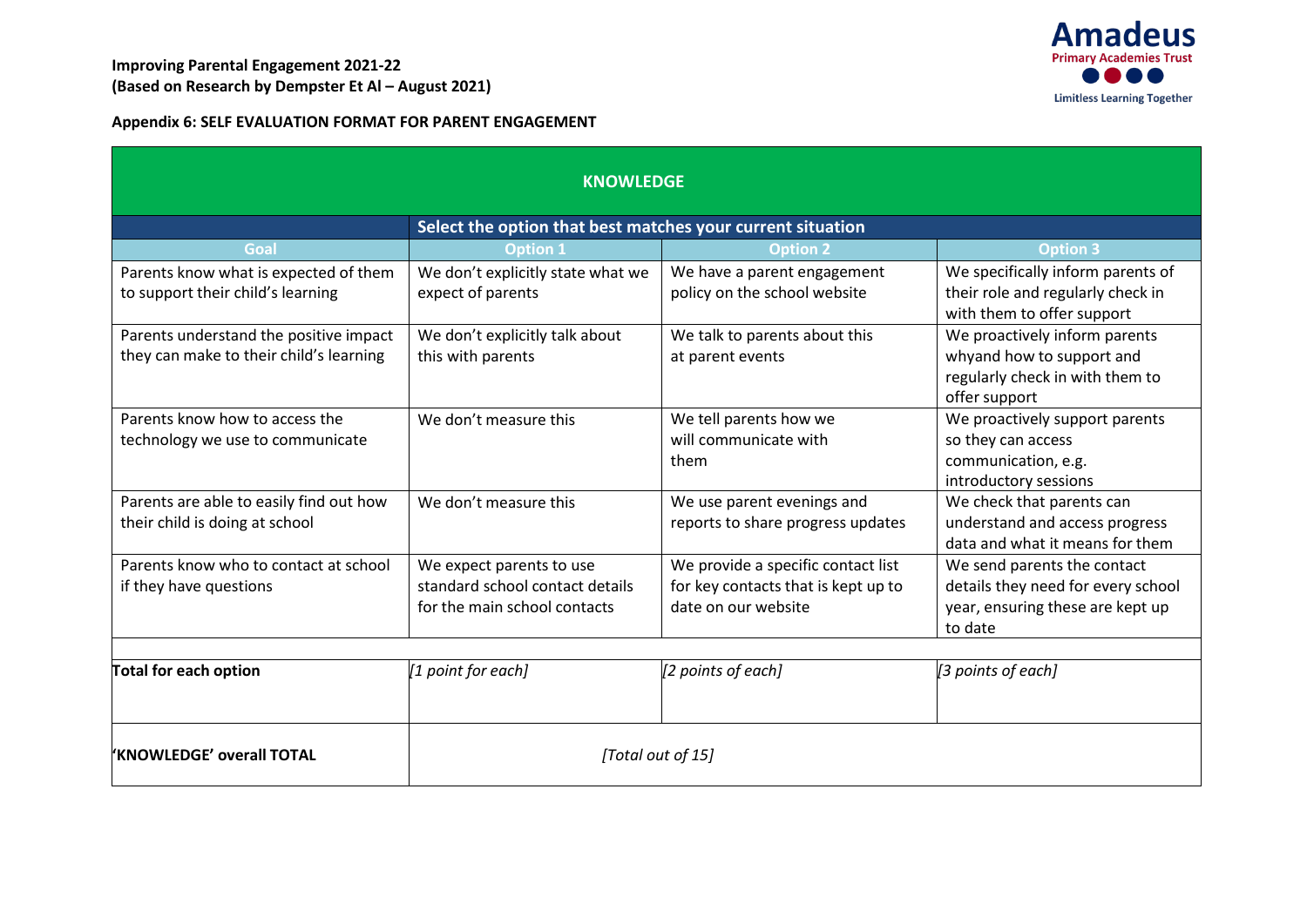

| <b>ENVIRONMENT</b>                                                                                                   |                                                                                                                 |                                                                                                      |                                                                                                                  |  |
|----------------------------------------------------------------------------------------------------------------------|-----------------------------------------------------------------------------------------------------------------|------------------------------------------------------------------------------------------------------|------------------------------------------------------------------------------------------------------------------|--|
|                                                                                                                      | Select the option that best matches your current situation                                                      |                                                                                                      |                                                                                                                  |  |
| Goal                                                                                                                 | <b>Option 1</b>                                                                                                 | <b>Option 2</b>                                                                                      | <b>Option 3</b>                                                                                                  |  |
| Parents are happy to come into school<br>to meet with teachers to support their<br>children's learning               | We monitor attendance at<br>parents' evenings and share<br>this with the relevant bodies                        | We write to parents telling them<br>when parents evenings are and<br>ask them to share any feedback  | We specifically ask parents if there<br>are any reasons why they can't<br>attend a parents evening               |  |
| Parents know what a home<br>environment to support learning looks<br>like and how to create it                       | We don't get involved in the home<br>environment unless<br>necessary                                            | We have a parent engagement<br>policy on the school website that<br>gives some examples              | We take time to ensure all<br>parents are aware and able to<br>create the right home<br>environment for learning |  |
| Parents can easily find information<br>about their child or school using<br>the school provided technology           | We follow up with any parents<br>who haven't accessed the<br>platform(s)                                        | We send out information to parents<br>to tell them where to find<br>key information                  | We offer orientation sessions to all<br>parents to ensure they can easily<br>findinformation                     |  |
| Parents share their school experiences<br>with the wider community to support<br>continuous improvement and learning | We discourage parents<br>sharing stories about school<br>as they are mostly negative                            | We encourage parents to share<br>their stories about school when<br>they are positive                | We support parents sharing all<br>school experiences and respond to<br>both positive and negative<br>feedback    |  |
| School and parents respect time<br>commitments                                                                       | We expect at least one parent to<br>make arrangements to attend<br>school events regardless of<br>working hours | We send written or recorded<br>information to parents who<br>aren't able to attend a parent<br>event | We know in advance which parents<br>can't attend events and make<br>specific arrangements to brief them          |  |
| Total for each option                                                                                                | [1 point for each]                                                                                              | [2 points of each]                                                                                   | [3 points of each]                                                                                               |  |
| "ENVIRONMENT' overall TOTAL<br>[Total out of 15]                                                                     |                                                                                                                 |                                                                                                      |                                                                                                                  |  |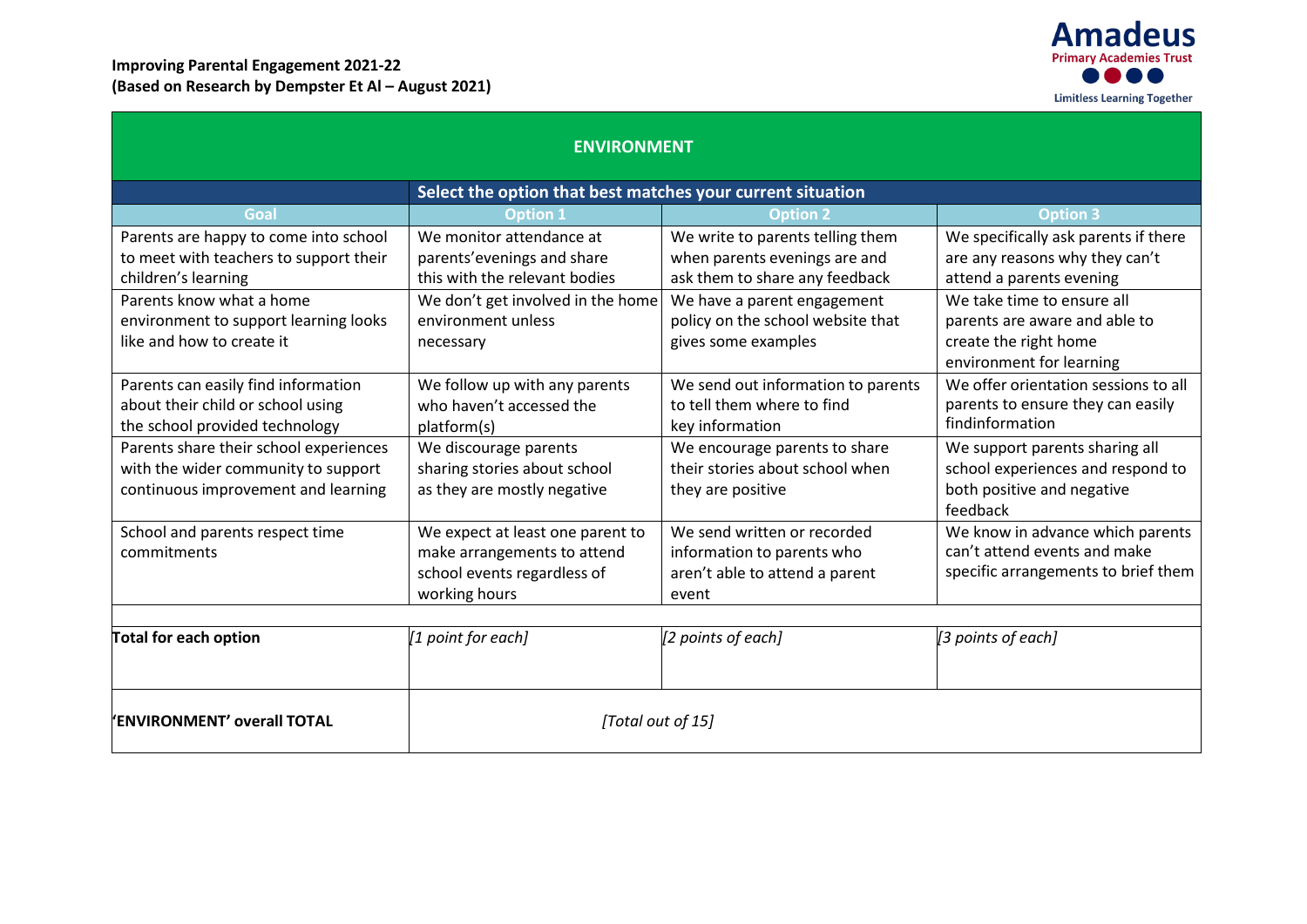

| <b>CULTURE</b>                               |                                                            |                                     |                                   |  |
|----------------------------------------------|------------------------------------------------------------|-------------------------------------|-----------------------------------|--|
|                                              | Select the option that best matches your current situation |                                     |                                   |  |
| Goal                                         | Option 1                                                   | Option 2                            | <b>Option 3</b>                   |  |
| We have a school culture, values and         | We have defined school culture,                            | We include references to our        | We regularly discuss with         |  |
| behaviours that support parental             | values or behaviours, but don't                            | school culture, values or           | parent show our school            |  |
| engagement                                   | refer to them consistently with                            | behaviours in parent                | culture, values or behaviours     |  |
|                                              | parents                                                    | communications                      | are being lived                   |  |
| We have trusted relationships between        | We set home school                                         | We regularly refer to home          | We ask for feedback from          |  |
| school, parents and students                 | agreements with parents                                    | school agreements when              | parents and students about        |  |
|                                              | and students at the start of                               | communicating with parents and      | home school agreements and        |  |
|                                              | each year                                                  | students                            | address issues                    |  |
| We sufficiently understand parents at        | We look at demographics across                             | We look at demographics at a        | We talk to students and their     |  |
| an individual level to provide them with     | each year group to understand                              | class level to understand parents   | parents to understand how best to |  |
| individualised support                       | parents and students                                       | and students                        | support them                      |  |
| We have a high level of commitment           | We ask for parent volunteers as                            | We give parents clear expectations  | We encourage existing parent      |  |
| from parents to support school based         | required at appropriate times                              | ofthem before getting involved with | volunteers to talk openly with    |  |
| initiatives and bodies                       | during the year                                            | school initiatives and bodies       | other parents about their         |  |
|                                              |                                                            |                                     | experiences                       |  |
| We involve students and parents in our       | We encourage students to                                   | We talk to students about the       | We deliver family-based           |  |
| holistic approach to parental                | attend parent evenings with                                | importance of having                | learning activities to support a  |  |
| engagement                                   | their parents                                              | engaged parents                     | holistic approach to              |  |
|                                              |                                                            |                                     | engagement                        |  |
|                                              |                                                            |                                     |                                   |  |
| Total for each option                        | [1 point for each]                                         | [2 points of each]                  | [3 points of each]                |  |
|                                              |                                                            |                                     |                                   |  |
| "CULTURE' overall TOTAL<br>[Total out of 15] |                                                            |                                     |                                   |  |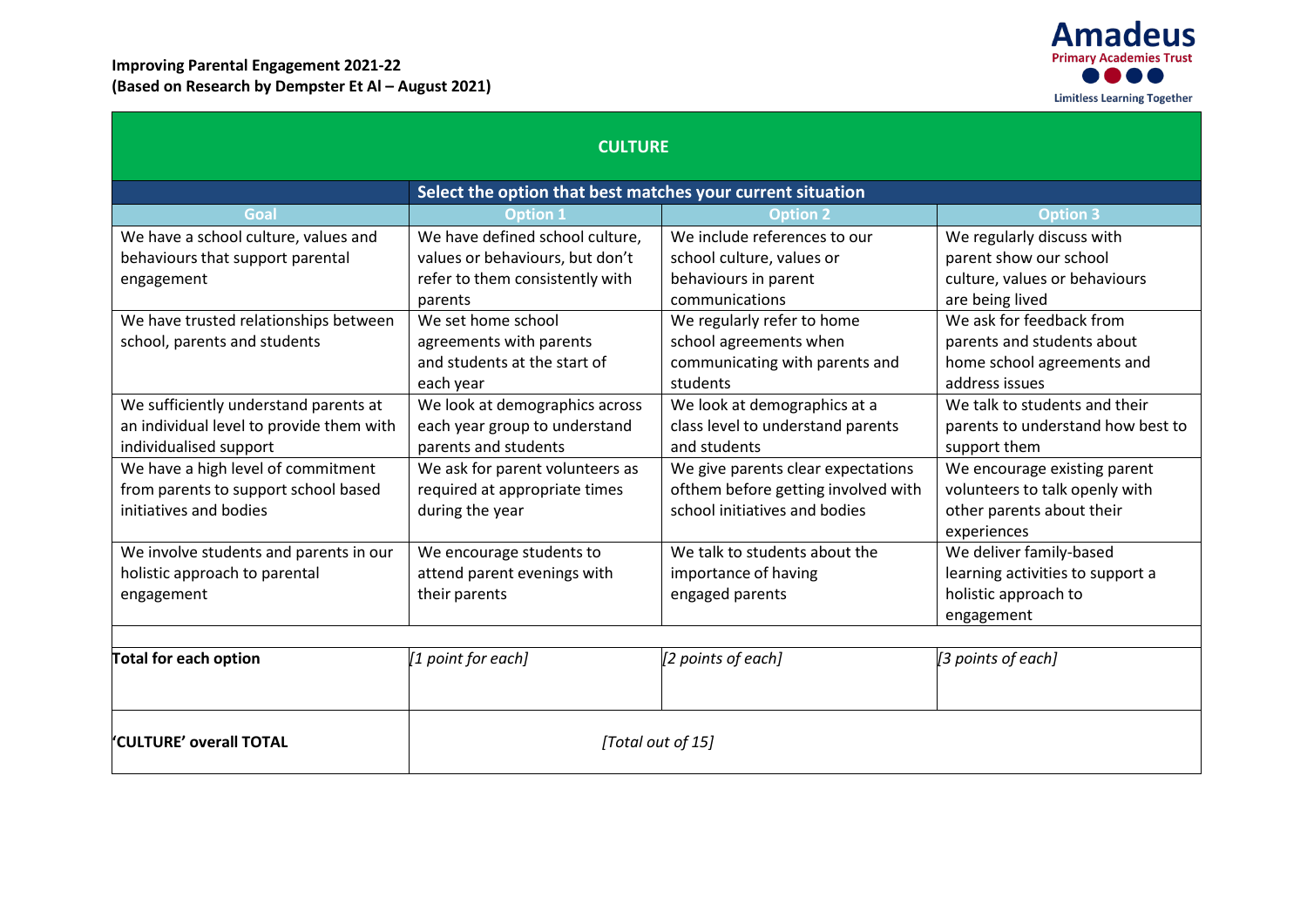

| <b>COMMUNICATION</b>                                                                                   |                                                                                        |                                                                                                             |                                                                                                                   |
|--------------------------------------------------------------------------------------------------------|----------------------------------------------------------------------------------------|-------------------------------------------------------------------------------------------------------------|-------------------------------------------------------------------------------------------------------------------|
| Select the option that best matches your current situation                                             |                                                                                        |                                                                                                             |                                                                                                                   |
| Goal                                                                                                   | Option 1                                                                               | <b>Option 2</b>                                                                                             | <b>Option 3</b>                                                                                                   |
| The school provides regular, simple,<br>easy to access consistent and clear<br>information to parents  | Communication with parents is<br>generally not planned and done as<br>and when needed  | Communication with parents<br>is generally planned with<br>agreed processes in place                        | Communication with parents is<br>planned, following agreed<br>processes and includes feedback<br>loops            |
| The school team listens and responds to<br>feedback from parents                                       | We have general feedback<br>options and parents can email<br>if they have any comments | We ensure that every parent<br>communication has a clear<br>feedback method and owner                       | We ask parents what they need<br>and for their views regarding<br>school communication so we can<br>improve       |
| The school team are fully trained to<br>communicate confidently with<br>parents                        | We do not offer any specific<br>communication training                                 | We offer communication training<br>to team members who need it                                              | We offer communication training<br>to all school team members<br>because it is so fundamental to<br>pupil success |
| Parents are supported in<br>communicating about school with their<br>children                          | We do not offer any specific<br>support                                                | We use parents' evenings to tell<br>parents what they should be<br>saying to their children about<br>school | We provide training, guides<br>and specific individual and<br>targeted support as required                        |
| Parents are recognised and feel valued<br>for their efforts in supporting their<br>children's learning | We don't do anything to recognise<br>the support of parents                            | We have informal recognition<br>through teachers to parents when<br>it is deemed appropriate                | We have formal recognition of<br>parents where we share examples<br>of good practice with all parents             |
| Total for each option                                                                                  | [1 point for each]                                                                     | [2 points of each]                                                                                          | [3 points of each]                                                                                                |
| 'COMMUNICATION' overall TOTAL                                                                          | [Total out of 15]                                                                      |                                                                                                             |                                                                                                                   |